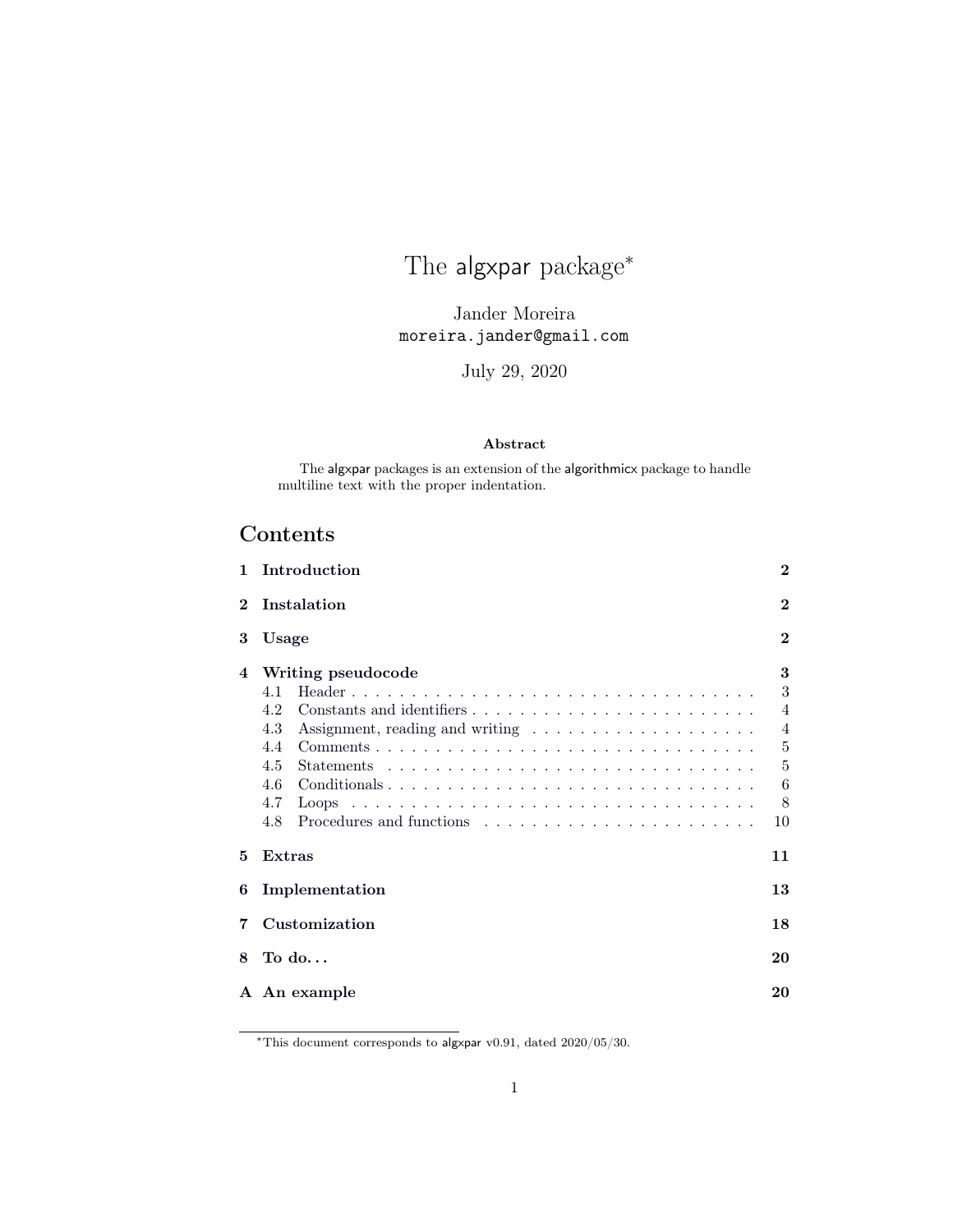# Change History

| v0.9<br>General: Initial version $\dots \dots 1$                         | \Set: New macro for assignments,<br>using $\leftarrow$ 14                                  |  |
|--------------------------------------------------------------------------|--------------------------------------------------------------------------------------------|--|
| v0.91<br>\Id: Macro now can be used as<br>super-/subscripts in math      | \Set1: New macro for assignments<br>$($ verbose $) \dots \dots \dots \dots \dots \dots 14$ |  |
| formulas, while still preventing<br>hyphenaton in text mode. $\ldots$ 13 | General: Small fix in the position<br>of the triangle in line numbers. 17                  |  |

## <span id="page-1-0"></span>1 Introduction

I teach algorithms and programming and adopted the algorithmicx package (algpseudocode) to typeset my code, as it provides a clean, easy to read pseudolanguage algorithms with a minimum effort to write.

As part of the teaching process, I use very verbose commands in my algorithms before the students start to use more sintetic text. For example, I use "Iniciate a counter c with the value 0", what will become " $c \leftarrow 0$ " later. This leads to sentences that often span the text for multiple lines, specially in two-column documents with nested structures.

Unfortunatelly, algorithmicx has no support for multiline statements natively, but it can adapted to use \parboxes to achive this goal.

This package, therefore, extends macros to handle multiple lines in a seamlessly way. Some new commands and features are also added.

## <span id="page-1-1"></span>2 Instalation

The package algxpar is provided by the files algxpar.ins and algxpar.dtx.

If the .sty file is not available, it can be generated by running the following at a command line prompt.

```
latex algxpar.ins
```
Then the generated algxpar.sty must be copied to a directory searched by L<sup>A</sup>TEX. Package dependencies can be checked in section [6.](#page-12-0)

## <span id="page-1-2"></span>3 Usage

The package must be loaded using

```
\text{lagger} \usepackage [\{options }] {algxpar}
```
The only option to the package is brazilian, which sets the pseudocode "reserved words" to Brazilian Portuguese, so \While is rendered enquanto instead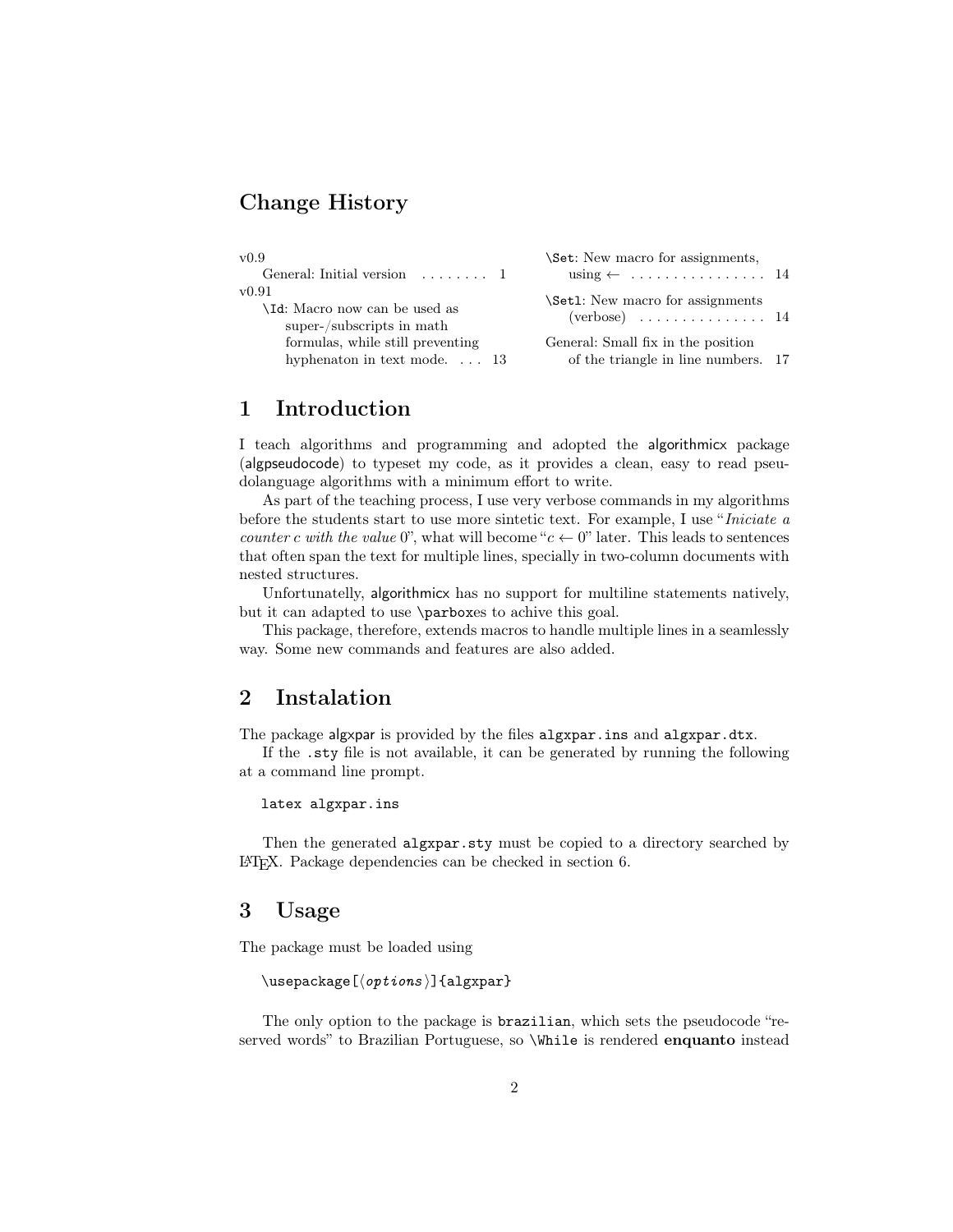of while, for example. No other language is supported so far, but a translation can be easily achieved (see section [7\)](#page-17-0).

# <span id="page-2-0"></span>4 Writing pseudocode

The algorithms must be written using the algorithmic environment and use basically the same set of macros defined by algpseudcode.

```
\begin{algorithmic}
     \langle contents \rangle\end{algorithmic}
```
#### Example

Consider the following code.

```
\begin{algorithmic}
\Function{Max}{$a, b$}
    \If{$a > b$}
        \Statep{\Return $a$}
    \Else
        \Statep{\Return $b$}
    \EndIf
\EndFunction
\end{algorithmic}
```
The corresponding typeset is shown below.

```
function \text{MAX}(a, b)if a > b then
      retorne a
   else
      retorne b
   end if
end function
```
#### <span id="page-2-1"></span>4.1 Header

A header for the algorithm is proposed so the algorithm can provide a description, its inputs and outputs, as well as the preconditions and post-conditions Therefore, new macros are defined.

\Ensure

\Description A description can be provided for the sake of code documentation. The macro \Input \Description is used to provide such a text. The input requirements for the al- \Output gorithm uses the clause \Input and the produced by the code should be expressed \Require with \Output. Also, the possibility to use \Require and \Ensure remains.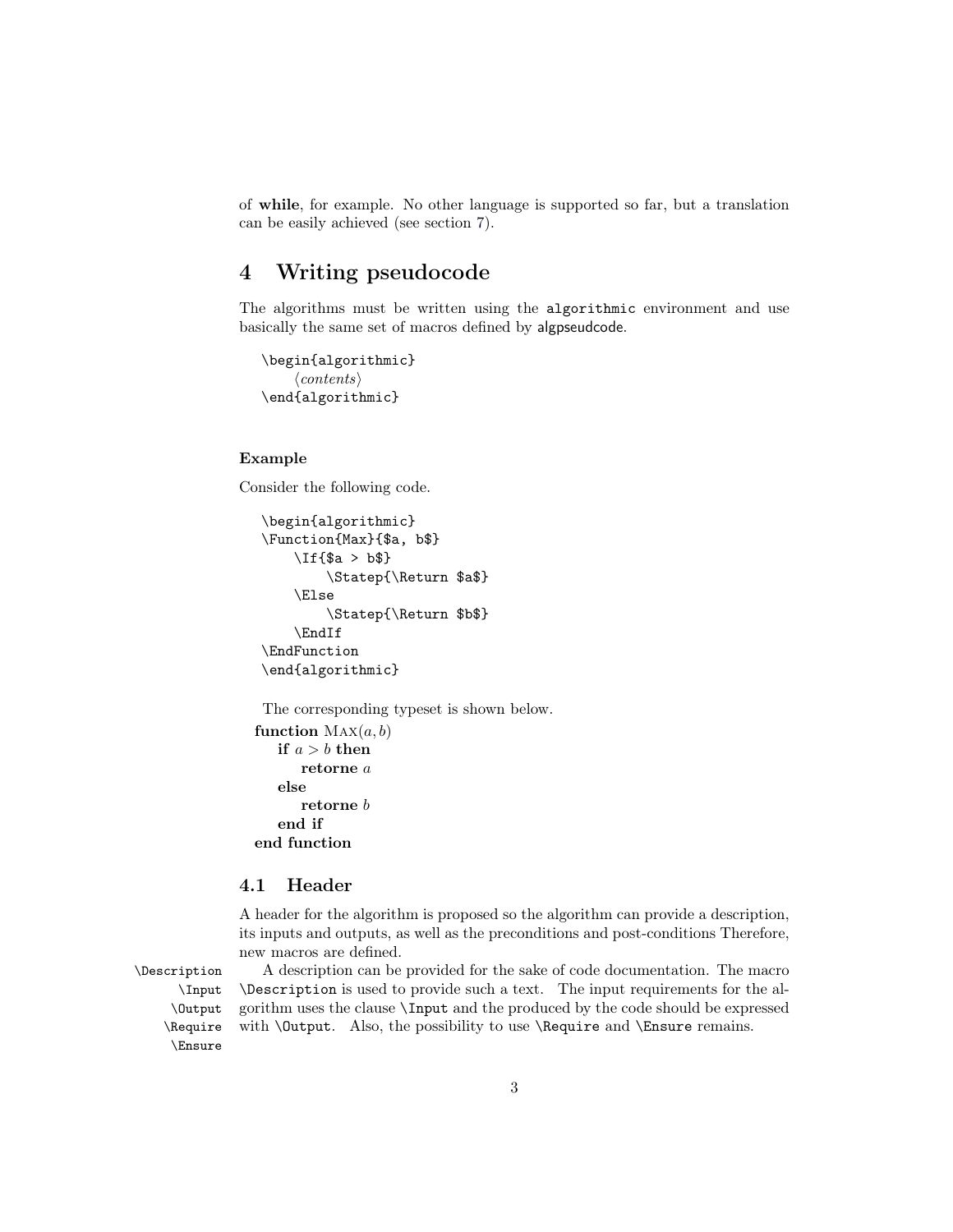#### Examples

```
\Description Evaluates and prints the factorial of $n$
\Input A non-negative integer number $n$
\Output The value of the factorial $n$
```
**Description:** Evaluates and prints the factorial of  $n$ **Input:** A non-negative integer number  $n$ **Output:** The value of the factorial  $n$ 

 $\begin{bmatrix} \text{Require $n \in \{1, 2, \ldots, 10\} \$  $\times$  \$k =  $\max(1, 2, \ldots, 10)$ 

**Pre:**  $n \in \{1, 2, \ldots, 10\}$ **Post:**  $k = \max(1, 2, ..., 10)$ 

### <span id="page-3-0"></span>4.2 Constants and identifiers

\True Some additional macros were added: \True, \False, and \Nil, producing True, \False FALSE, and NIL, respectively.

\Nil

The macro  $\Id{id}$  was included to support long variable names, such as \Id maxval or count, for example. This macro handles better ligatures and accented characters than the regular math mode. \$offered\$ results in offered and \Id{offered} produces offered. With accented characters, \$magnético\$ and \Id{magnético} result in magntico and magnético, respectively.

\TextString For literal constants, usually represented quoted in programs and algorithms, the macro  $\TextString({\text{text}})$  is provided, so  $\TextString{Error}$  produces "Error".

\VisibleSpace An additional macro called \VisibleSpace is also provided to produce ␣. Sometimes the number of spaces is relevant in text strings, so one can write \TextString{a\VisibleSpace\VisibleSpace\VisibleSpace b} to get "a␣␣␣b". The macros \Id and \TextString work in text and math modes.

<span id="page-3-1"></span>4.3 Assignment, reading and writing

 $\text{Test}$  The default symbol for assigning values to variables is  $\leftarrow$ , provided by  $\text{test}$ . This is a clearer option, once the equal sign is left just for comparisons.

\Read Although not common in algorithms published in scientific journals, explicit \Write reading and writing is necessary for basic algorithms. Therefore \Read and \Write fulfills this need.

> \Statep{\Read\ \$a, b\$} \Statep{\$s \gets a + b\$} \Statep{\Write\ \$s\$}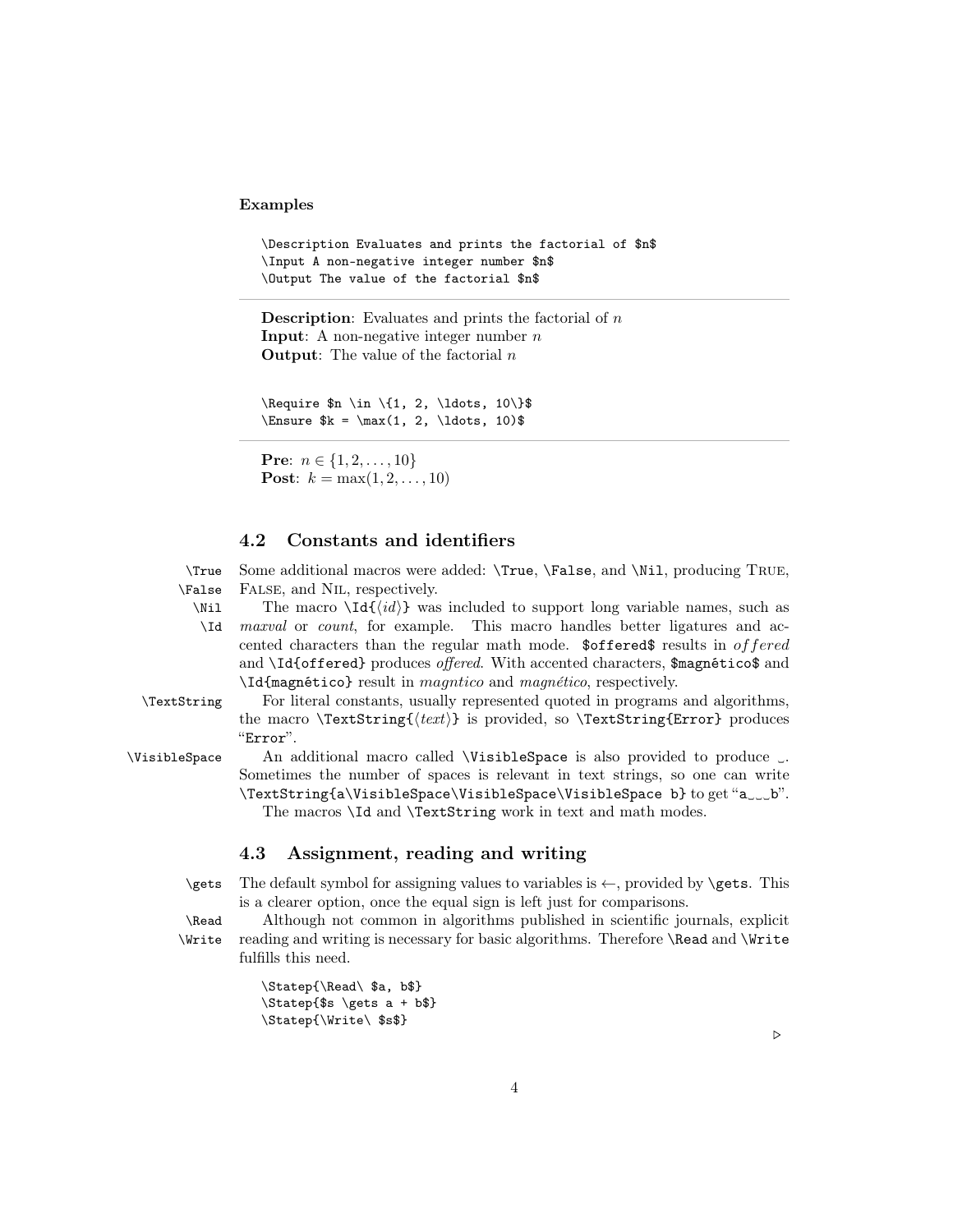```
read a, bs \leftarrow a + bwrite s
```
\Set Besides \gets, the macros \Set and \Set1 can be used for assignments.

 $\Set{id}{value}$  is a shortcut to  $Idid$  \gets value. The "long" version for the assigment is  $\Set{id}{\lbrace value \rbrace}$ , to get the verbose "Set id to value".

#### <span id="page-4-0"></span>4.4 Comments

finishes it with  $\triangleleft$ . Yes, that is really ugly.

Comments use the symbol ⊳ preceding the commented text and stay close to the left margin. Comment macros are intended to be used with \State or \Statex, when no multiline handling is done. Comments with multiline control are considered starting at section [4.5.](#page-4-1)

\Comment The macro \Comment { $\text{text}$ } puts  $\text{text}$  at the end of the line.  $\Gamma$  A variant,  $\Gamma\{\text{text}\}\$ , places the commented text without moving it

to the left margin. It is a "local" comment.  $\Gamma$  A third option is  $\Gamma_{\text{text}}$ , that places the comment locally, but

```
\State\Commentl{Simple counter}
\State $c \gets 1$\Comment{initialize conter}
\State $n \gets \Call{FirstInstance}{}$
\While{$n < 0$}
    \State $c \gets c + 1$\Comment{counts one more}
    \State $n \gets \mbox{\CommentIn{all new} } \Call{NewInstance}{}$
\EndWhile
```
⊲ Simple counter  $c \leftarrow 1$   $\triangleright$  initialize conter  $n \leftarrow$  FIRSTINSTANCE() while  $n < 0$  do  $\triangleright$  x  $c \leftarrow c + 1$   $\triangleright$  counts one more  $n \leftarrow \triangleright$  all new  $\triangleleft$  NEWINSTANCE() end while

#### <span id="page-4-1"></span>4.5 Statements

```
\State
\Statex
```
 $\Theta \subset \Theta$  The statements should use  $\Theta \text{text}$ , which defines a hang indent for continued lines. The algorithmicx's \State and \Statex can be used as well.

In opposition to **\State** and **\Statex**, which uses justified text, **\Statep** aligns only to the left, what is aesthetically better than justification in my opinion.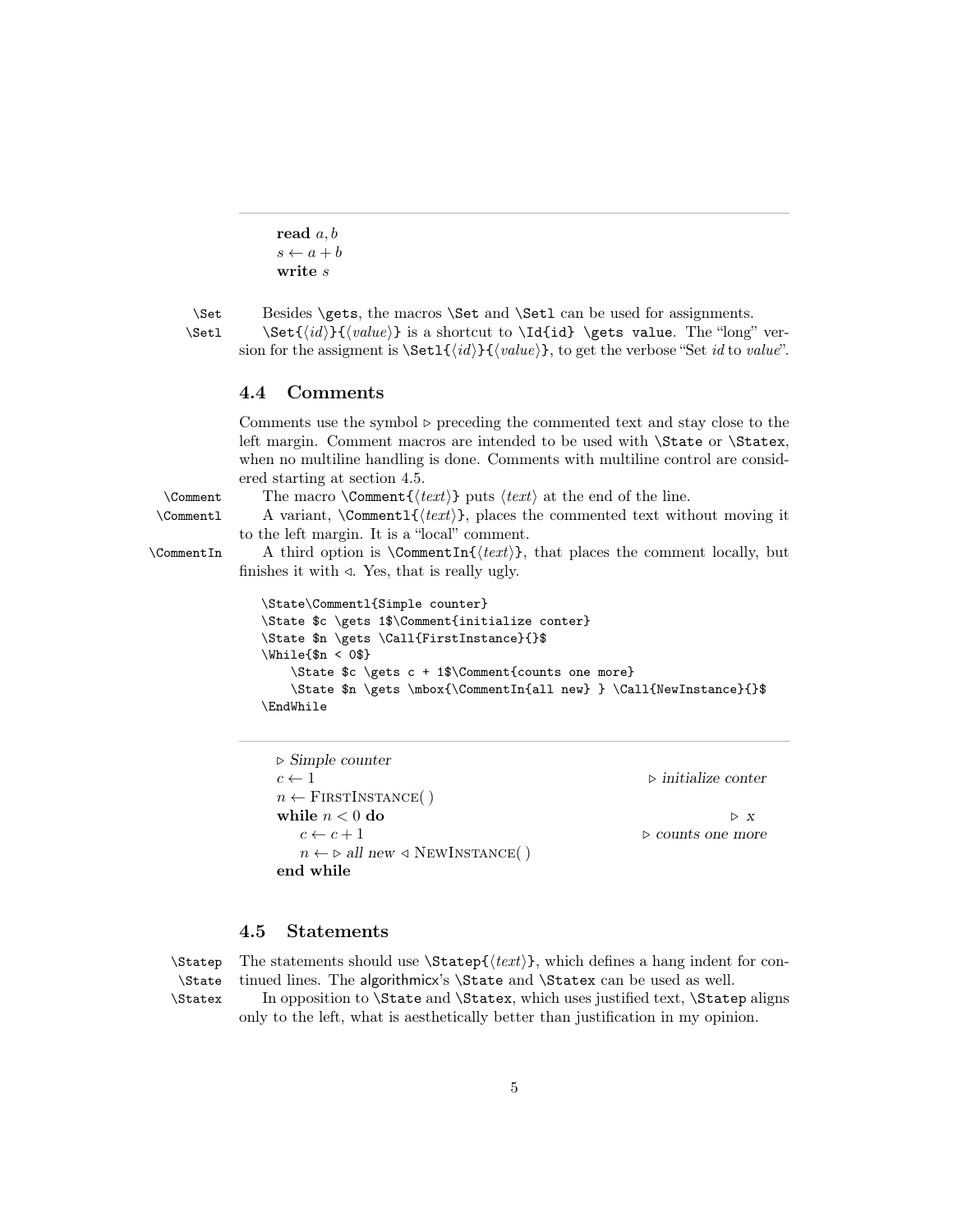Since \Statep uses a \parbox to span the text over multiple lines, no room is left for a comment. When needed a comment can be added through the optional argument:  $\Statep[\langle comment\rangle]{\{\text{text}\}.$ 

#### Example

```
\Statep{Calculate the value of $x$ using $k$ and $m$,
considering the stochastic distribution}
\Statep[$k \neq 0$, $m > k$]{Calculate the value of $x$
using $k$ and $m$, considering the stochastic distribution}
```
Calculate the value of x using  $k$  and  $m$ , considering the stochastic distribution

Calculate the value of x using k and m, considering  $\Rightarrow k \neq 0, m > k$ the stochastic distribution

#### <span id="page-5-0"></span>4.6 Conditionals

The traditional if-then-else structure is suported, handling nested commands as well. An else if construction avoids nesting ifs and getting too much indentation. The macros are: \If, \Else, and \ElsIf.

 $\If \{\mathrm{domment}\} {\mathrm{condition}}\}$  is used for conditional execution and is ended  $\triangle E$ lse with a  $\End$ If. The optional  $\langle comment \rangle$  is typeset to the left and the  $\langle condition \rangle$ is put in a \parbox. Regular \Comment and \Commentl can be used after \Else.

\ElsIf The else if clause is specified by \ElsIf[ $\{comment\}$ ]{ $\{condition\}$ .

\Switch Flow control using a selection structure are provided by the macro  $\S$ witch $[\langle comment \rangle]{\langle selector \rangle}$ , ended with  $\End$ Switch. Each matching clause uses  $\Caas{comment}({value})$  and  $\EndCase$ . The default uses  $\Otherwise$ and \EndOtherwise.

To specify ranges, the macro  $\langle\langle\langle\langle\langle\rangle\rangle\rangle\langle\langle\langle\langle\langle\rangle\rangle\rangle\rangle\rangle\rangle)$  can be used. For example, \Range{1}{10} outputs 1. .10 and \Range[2]{0}{10} prints 0. .10:2.

#### Examples

```
\If{$a < 0$}
    \Statep{$a \gets 0$}
\EndIf
```
if  $a < 0$  then  $a \leftarrow 0$ end if

\EndSwitch \Case \EndCase \Otherwise

\EndOtherwise

6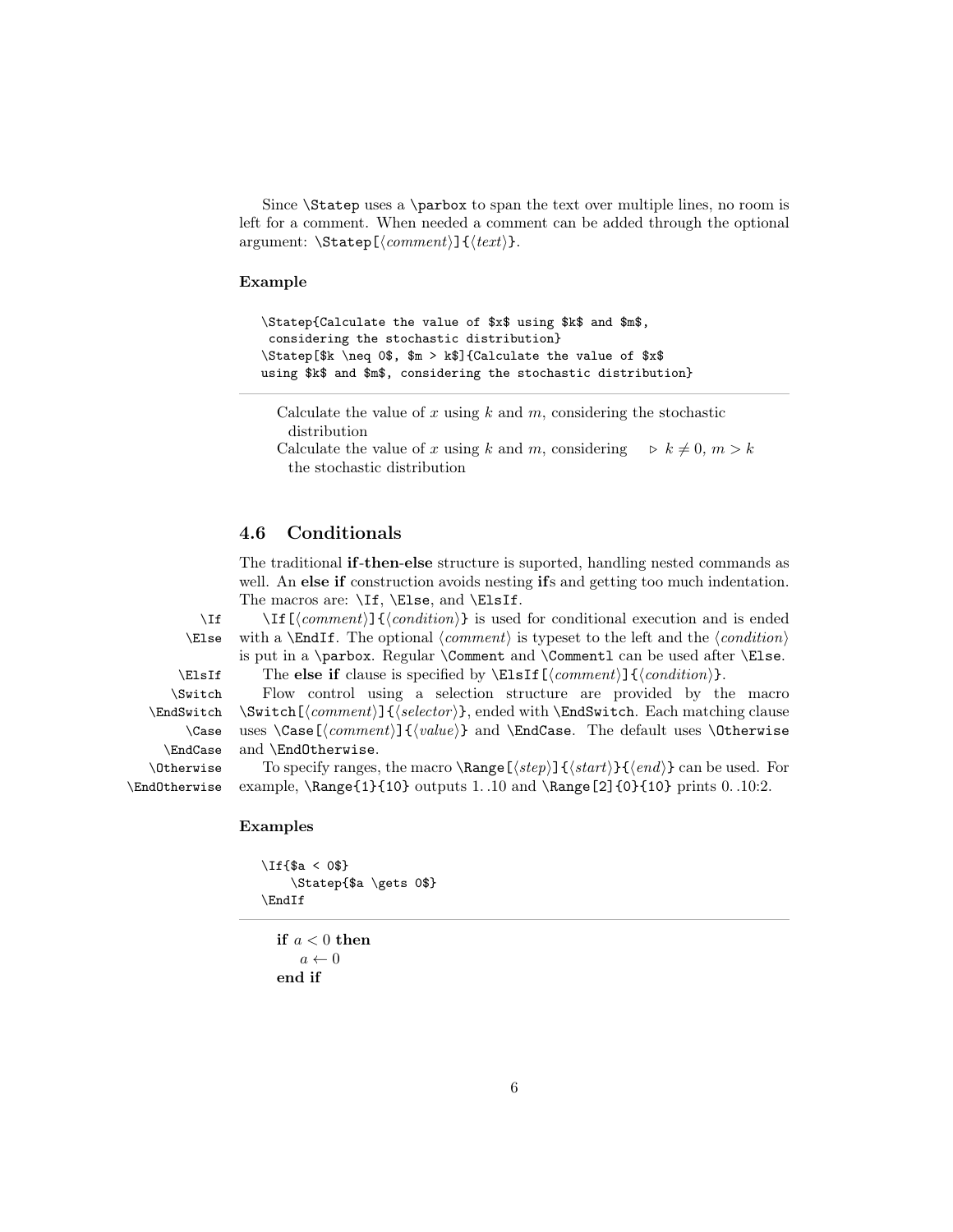```
\If[closing doors]{the building is empty and the
  security system is active}
   \Statep{$\Id{status} \gets \TextString{ok}$}
\Else
   \Statep{$\Id{status} \gets \TextString{not ok}$}
\EndIf
```

```
if the building is empty and the security system is
    active then
                                                        ⊲ closing doors
     status \leftarrow "ok"else
     status \leftarrow \text{``not ok''}end if
\If[desired status]{$n \geq 0.8$}
    \Statep{$\Id{status} \gets \TextString{excelent}$}
\ElsIf{$n \geq 0.7$}
    \Statep{$\Id{status} \gets \TextString{great}$}
\ElsIf{$n \geq 0.5$}
    \Statep{$\Id{status} \gets \TextString{good}$}
\ElsIf{$n \geq 0.2$}
    \Statep{$\Id{status} \gets \TextString{not so good}$}
\Else\Comment{minimum not achieved}
    \Statep{$\Id{status} \gets \TextString{call for help}$}
\EndIf
```

```
if n > 0.8 then \triangleright desired status
     status \leftarrow "excelent"else if n \geq 0.7 then
     status \leftarrow "great"else if n \geq 0.5 then
     status \leftarrow "good"else if n \geq 0.2 then
     status \leftarrow "not so good"else ⊲ minimum not achieved
     status \leftarrow "call for help"end if
\Switch[$1 \leq \Id{month} \leq 12$]{\Id{month}}
   \Case{2}
       \If{\Call{IsLeapYear}{\Id{year}}}
           \Statep{$n_{days} \gets 29$}
        \Else
           \Statep{$n_{days} \gets 28$}
       \EndIf
```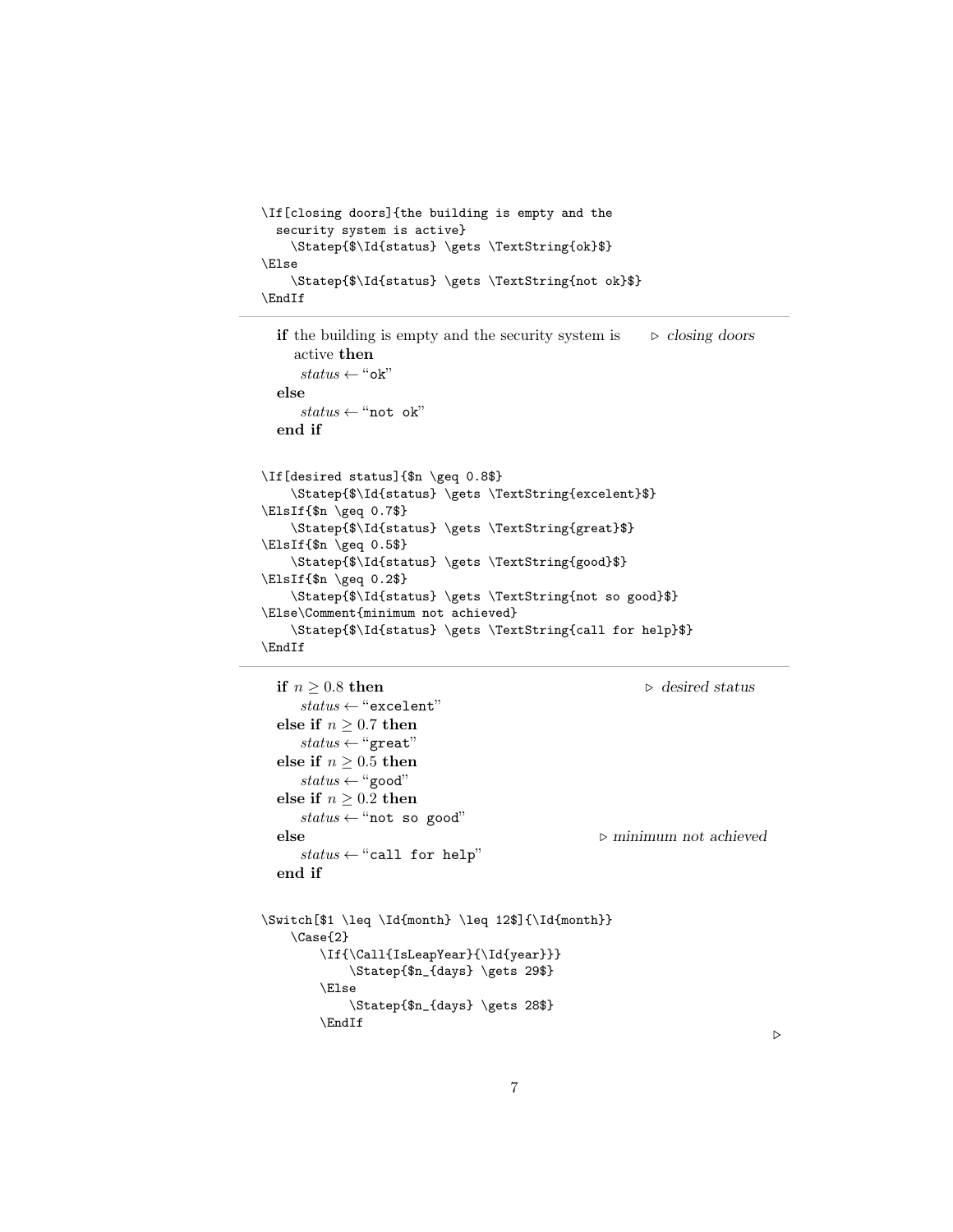```
\EndCase
    \Case{4, 6, 9, 11}
        \Statep{$n_{days} \gets 30$}
    \EndCase
    \Otherwise\Comment{1, 3, 5, 7, 8, 10, 12}
        \Statep{$n_{days} \gets 31$}
    \EndOtherwise
\EndSwitch
```

```
swith month of \rho 1 \leq month \leq 12
   case 2 do
      if ISLEAPYEAR(year) then
         n_{days} \leftarrow 29else
         n_{days} \leftarrow 28end if
   end case
   case 4, 6, 9, 11 do
      n_{daus} \leftarrow 30end case
   otherwise do ⊳ 1, 3, 5, 7, 8, 10, 12
      n_{days} \leftarrow 31end otherwise
end swith
```
### <span id="page-7-0"></span>4.7 Loops

Loops uses while, repeat until, and for flow control.

\While Loops with condition on top uses \While  $[\langle comment \rangle]{\langle condition \rangle}$  and are \EndWhile ended with \EndWhile.

\Repeat When loops have their termination condition tested at the bottom, the macros \Until \Repeat and \Until  $\mathrm{bound}\}$  (*condition*)} are used.

\For The for loop starts with  $\For[\*comment*] {\*condition*} and ends with$ \ForAll \ForEach \EndFor. To make things more versatile, \For can be replaced by \ForAll or \ForEach.

\To Some macros for supporting loops are also provided: \To, \DownTo, and \Step, which defaults to **to**, **downto**, and **step**, repectively.

```
\DownTo
  \Step
```
#### Examples

```
\While{there is data in the input stream and no
    termination signal was received}
    \Statep{Get element $e$ from the input stream}
```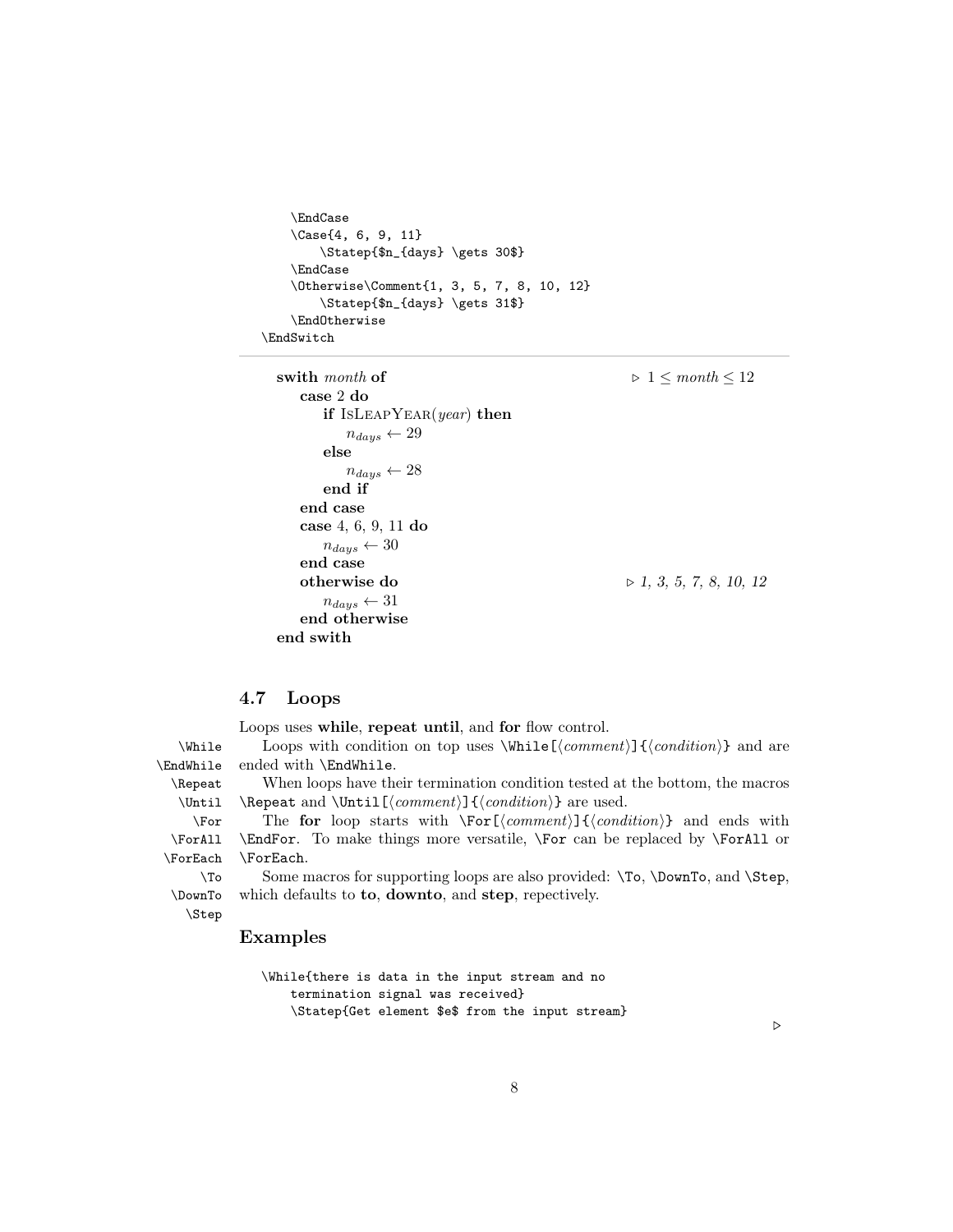```
\Statep{\Call{Process}{$e$}}
\EndWhile
  while there is data in the input stream and no termination sig-
        nal was received do
                                                                   \triangleright \, XGet element e from the input stream
     PROCESS(e)end while
\Statep[$n_1, n_2 > 0$]{Let $n_1$ and $n_2$
be the two integers in order to find the greatest
number that divides both}
\Repeat
  \Statep[$n_1 \bmod n_2$]{Set \Id{rest} as the
      rest of the integer
      division of $n_1$ by $n_2$}
  \Statep{Redefine $n_1$ with the value of $n_2$}
  \Statep{Redefine $n_2$ with the value of \Id{rest}}
\Until[terminates]{\[Id{rest} = 0
\Statep[greatest common divisor]{Set $m$ to the value of $n_1$}
  Let n_1 and n_2 be the two integers in order to find the
   greatest number that divides both
                                                          p_1, n_2 > 0repeat
     Set rest as the rest of the integer division of n_1 by
       n<sub>2</sub>\triangleright~n_1~\mathrm{mod}~n_2Redefine n_1 with the value of n_2Redefine n_2 with the value of rest
  until rest = 0 \triangleright terminates
  Set m to the value of n_1 ⊳ greatest common divi-
                                                 sor
\For{$i \gets n-1$ \DownTo\ $0$}
  \Statep{$s \gets s + i$}
\EndFor
  for i \leftarrow n-1 downto 0 do
     s \leftarrow s + iend for
\ForEach[main transactions]{transaction $t$ in the flow
    of transactions for month $m$}
    \Statep{\Call{ProcessTransaction}{$t$}}
\EndFor
```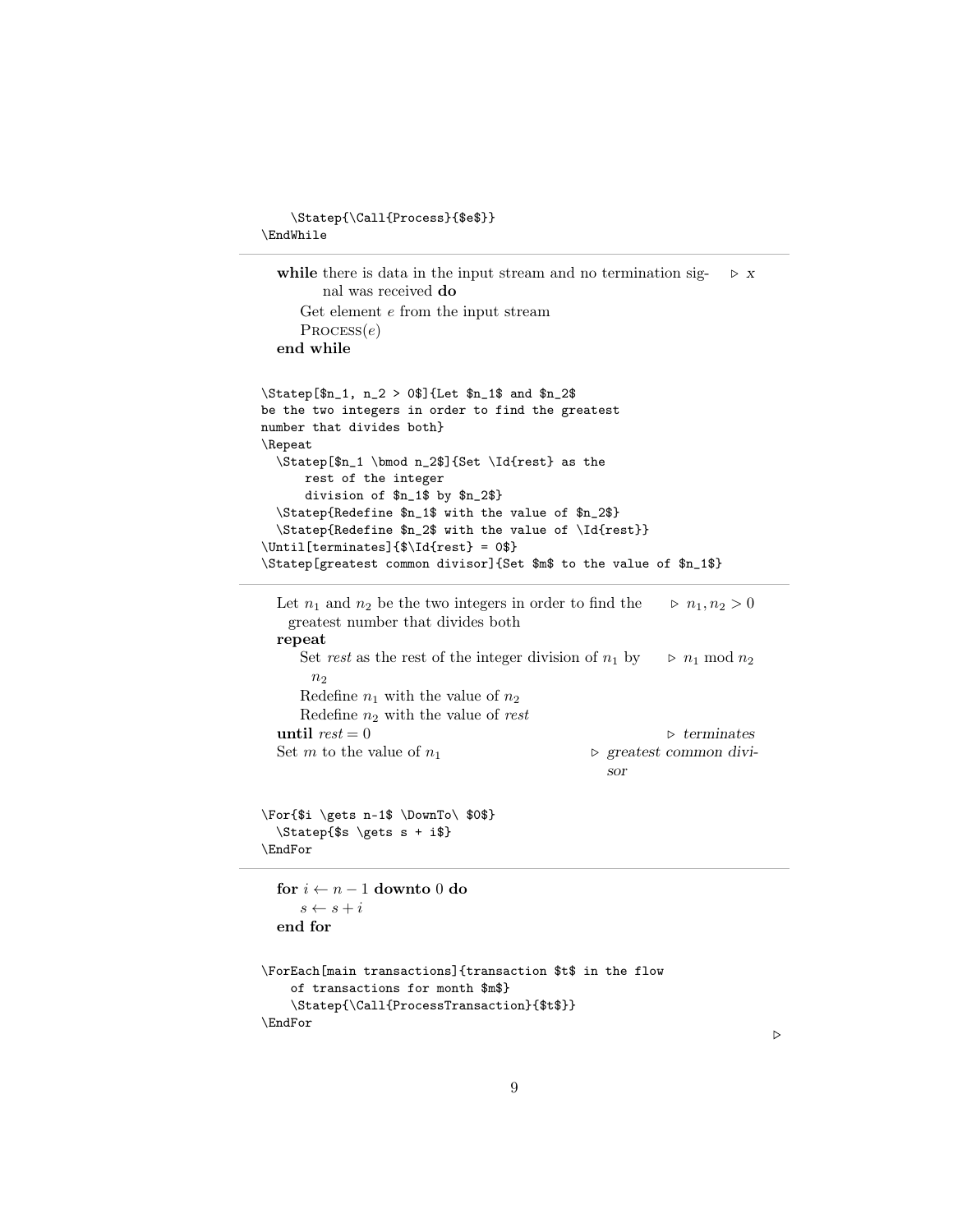```
for each transaction t in the flow of transac-
           tions for month m do
                                                 ⊲ main transactions
     PROCESSTRANSACTION(t)end for
\ForAll{$e$ in set $M$}
   \Statep{\Call{ProcessElement}{$e$}}
```
\EndFor

```
for all e in set M do
   PROCESSELEMENT(e)end for
```
## <span id="page-9-0"></span>4.8 Procedures and functions

\EndProcedure \Function \EndFunction \Return

\Procedure Procedure and functions are supported with \Procedure{ $\langle name\rangle$ }{\arguments}} and \EndProcedure and \Function{ $\langle$ name}}{\arguments}} and \EndFunction. The return value for functions use \Return.

#### Examples

```
\Procedure{PrintError}{$code$}
   \Switch{$code$}
        \Case{1}
            \Statep{\Write\ \TextString{Not found}}
        \EndCase
        \Case{2}
            \Statep{\Write\ \TextString{Access denied}}
        \EndCase
        \Case{3}
            \Statep{\Write\ \TextString{Blocked}}
        \EndCase
        \Otherwise
            \Statep{\Write\ \TextString{Unknown}}
        \EndOtherwise
   \EndSwitch
\EndProcedure
```
procedure PRINTERROR(code) swith code of case 1 do write "Not found" end case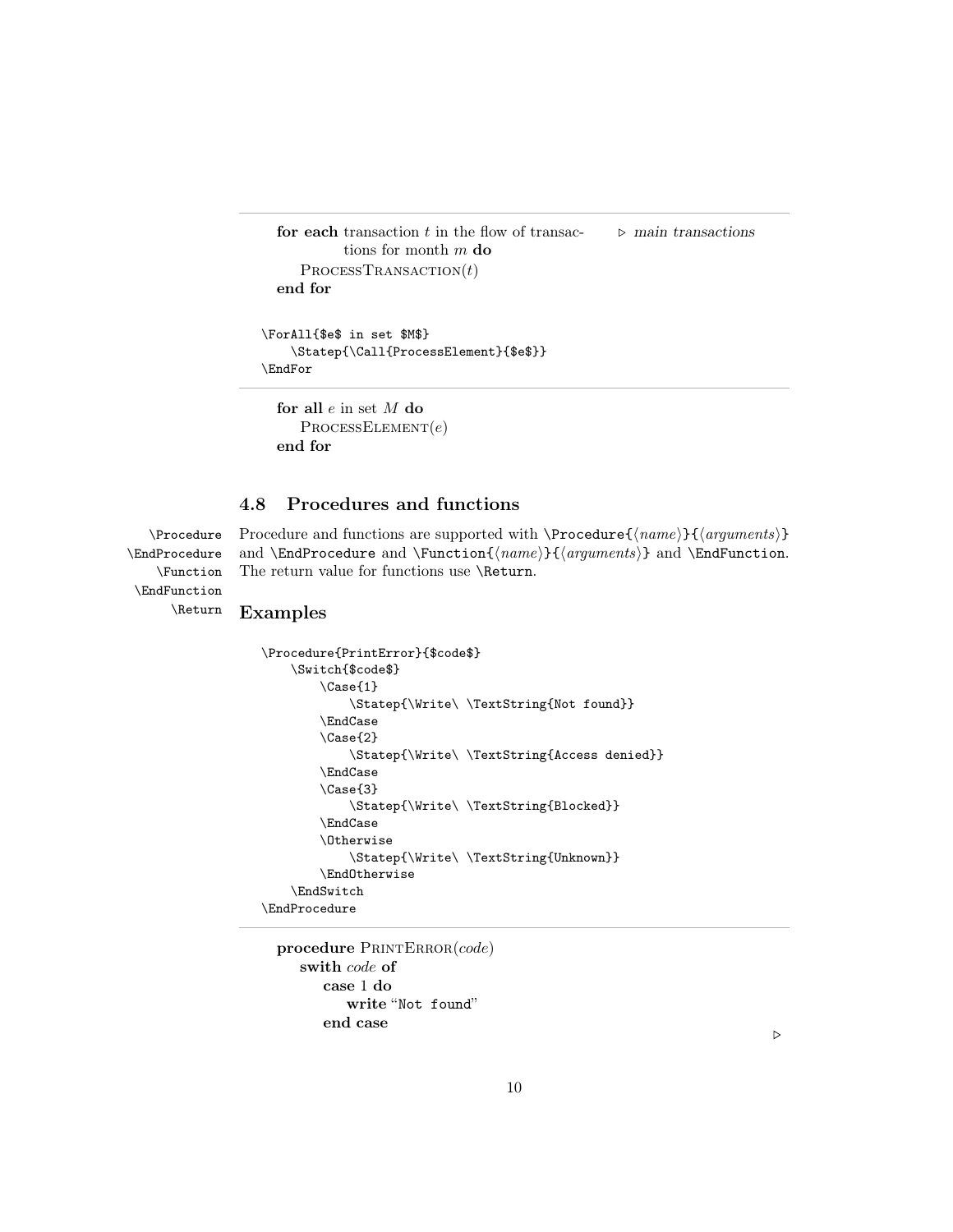```
case 2 do
           write "Access denied"
        end case
        case 3 do
           write "Blocked"
        end case
        otherwise do
           write "Unknown"
        end otherwise
     end swith
  end procedure
\Function{CelsiusToFahrenheit}{$t$}
   \Statep{\Return $\dfrac{9}{5}t + 32$}
\EndFunction
  function CELSIUSTOFAHRENHEIT(t)retorne \frac{9}{5}\frac{1}{5}t + 32end function
\Function[many parameters]{MyFunction}
   {$a$, $b$, $c$, $d$, $e$, $f$, $g$, $h$, $i$, $j$, $k$, $l$}
    \Statep{\Return $\dfrac{a+b+c+d}{f+g+hi^{j}}kl$}
\EndFunction
```

```
function MYFUNCTION(a, b, c, d, e, f, g, h, i, \triangleright many parameters
                          j, k, l\textbf{retorne}\ \frac{a+b+c+d}{c}\frac{f + g + h^{j}}{f + g + h^{j}}kl
end function
```
## <span id="page-10-0"></span>5 Extras

\NewLine Sometimes just letting the \parbox handle the line breaks is not enough. The macro \NewLine can be used to manually break lines.

\UseCode \ShowCode

DefineCode It is possible to define pieces of code for later use. Using the environment DefineCode with a  $\langle name \rangle$ , a part of the pseudocode can be specified and used with  $\text{UseCode} \{ \text{name}\}.$  The  $\text{name}$  provided should be unique; when repeated the code is overwritten. The macro  $\mathcal{S}$ howCode $[\langle options \rangle] {\langle name \rangle}$  displays the saved code verbatim. Any option for **\VerbatimInput** from fancyvrb can be specified in  $\langle options \rangle$ . All chuncks of code are written to temporary files.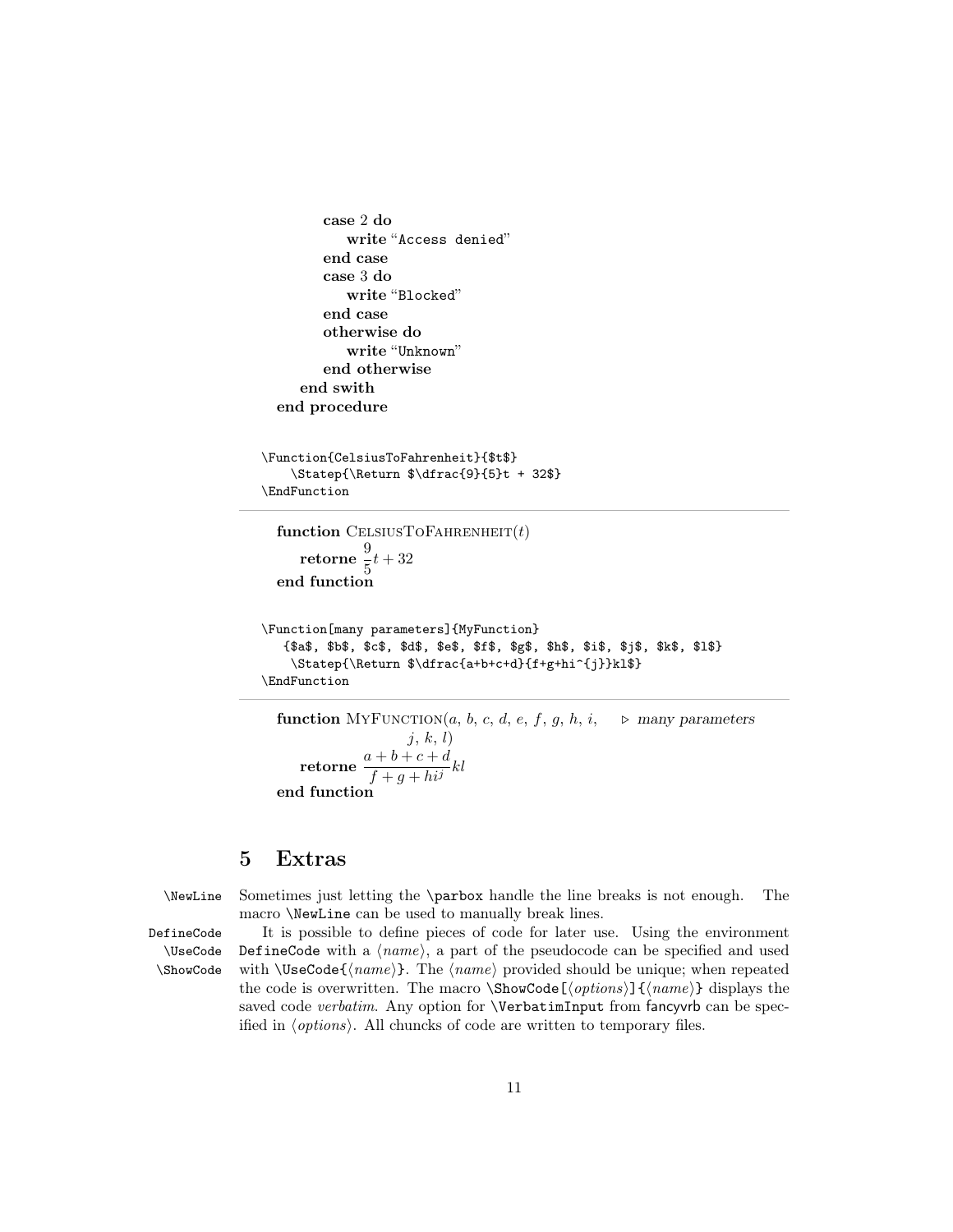### Examples

```
\If{$h > 0$ and\NewLine
        (\$n_1 \neq 0\ or n_2 < n_1\ and \NewLine
        $p \neq \Nil$}
   \Statep{\Call{DoSomething}{}}
\Else
   \Statep{\Call{DoSomethingElse}{}}
\EndIf
```

```
if h > 0 and
    (n_1 \neq 0 or n_2 < n_1) and
    p \neq N<sub>IL</sub> then
     DOSOMETHING()
  else
     DOSOMETHINGELSE()
  end if
\begin{DefineCode}{half_in_out}
    \Input A number $n$
    \Output Half of $n$ (i.e., $n/2$)
\end{DefineCode}
\begin{DefineCode}{half_code}
    \Statep[in]{Get $n$}
    \Statep[out]{Print $n/2$}
\end{DefineCode}
```
Inside algorithmic one can use the following definitions.

```
\UseCode{half_in_out}
\Statep{\Commentl{Code}}
\UseCode{half_code}
```

```
Input: A number nOutput: Half of n (i.e., n/2)
⊲ Code
 Get n \geq mPrint n/2 ⊳ out
```
The source is shown by \ShowCode{half\_code}. \Statep[in]{Get \$n\$}

\Statep[out]{Print \$n/2\$}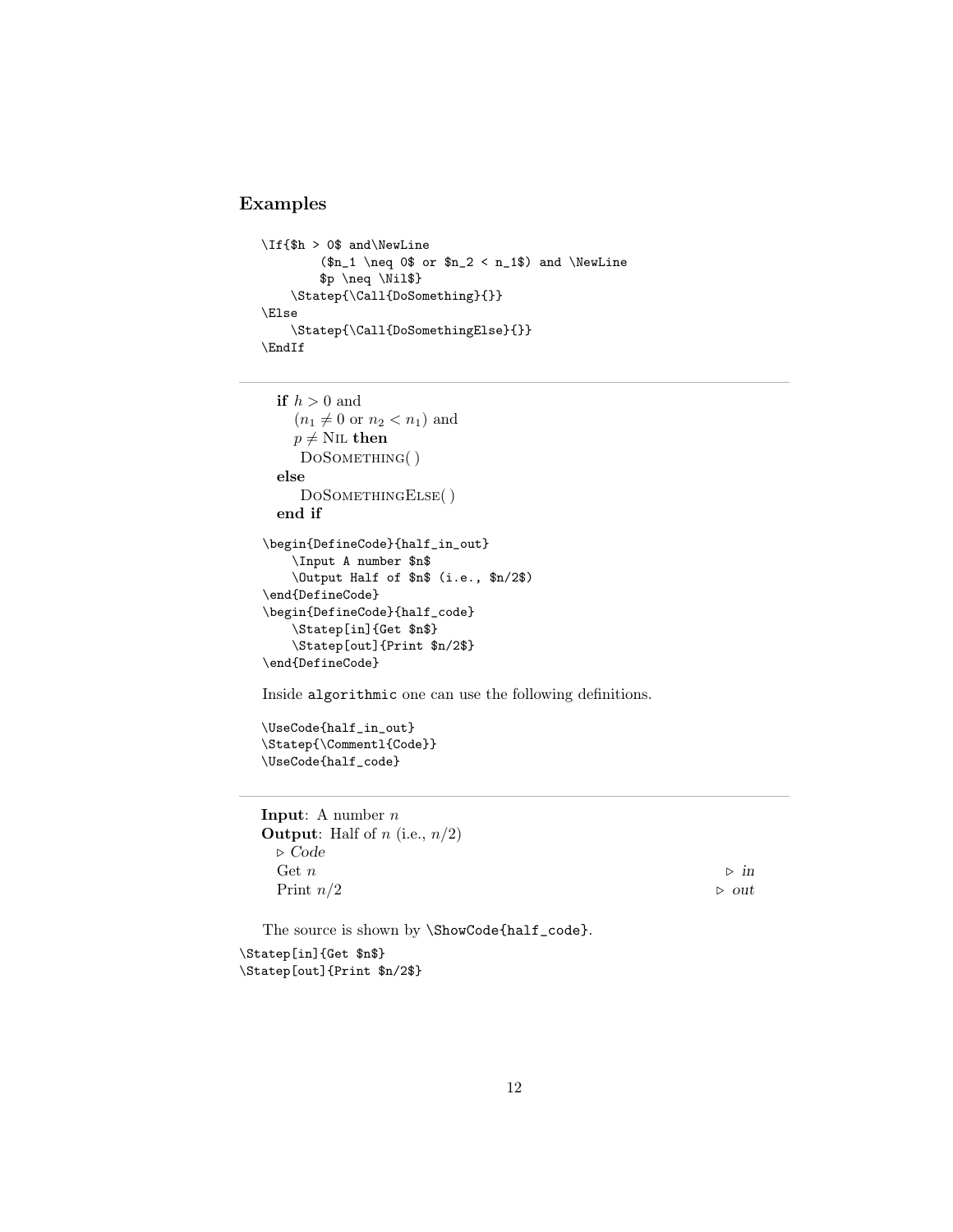## <span id="page-12-0"></span>6 Implementation

```
This package is algxpar v0.91 – LAT<sub>E</sub>X 2\varepsilon.
                1 \NeedsTeXFormat{LaTeX2e}[2005/12/01]
                2 \ProvidesPackage{algxpar}
                3 [2020/05/30 v0.91 Algorithms with multiline/paragraph support]
                4 \newif\ifaxp@brazilian\axp@brazilianfalse
                5 \DeclareOption{brazilian}{\axp@braziliantrue}
                6 \DeclareOption*{\PackageWarning{algxpar}{Unknown '\CurrentOption'}}
                7 \ProcessOptions\relax
                  ragged2e: for \RaggedRight
                  listings: to get accented characters in verbatim mode (pt BR)
                  amsmath, amssymb: for \triangleright and \triangleleft
                  xcolor: gray color for \VisibleSpace
                  tcolorbox: verbatim save to file
                  fancyvrb: verbatim read from file with tabs
                8 \RequirePackage{algorithmicx}
                9 \RequirePackage{algpseudocode}
               10 \RequirePackage{ragged2e}
               11 \RequirePackage{listings}
               12 \RequirePackage{amsmath, amssymb}
               13 \RequirePackage{xcolor}
               14 \RequirePackage{tcolorbox} % to save verbatim
               15 \RequirePackage{fancyvrb} % to load verbatim preserving tabs
        \True
       \False
16 \algnewcommand\algorithmictrue{True}
         \Nil
17 \algnewcommand\algorithmicfalse{False}
          \Id
18 \algnewcommand\algorithmicnil{Nil}
  \TextString
19 \algnewcommand\True{\ensuremath{\textsc{\rmfamily \algorithmictrue}}}
\VisibleSpace
               20 \algnewcommand\False{\ensuremath{\textsc{\rmfamily \algorithmicfalse}}}
               21 \algnewcommand\Nil{\ensuremath{\textsc{\rmfamily \algorithmicnil}}}
               22 \newcommand{\Id}[1]{\ensuremath{\textit{\rmfamily#1}}}
               23 \newcommand{\TextString}[1]{\textrm{\normalfont''{\ttfamily\mbox{#1}}''}}
               24 \algnewcommand{\VisibleSpace}{\textrm{\color{black!70}\textvisiblespace}}
 \Description
       \Input
      \Output
26 \algnewcommand\algorithmicinput{\textbf{Input}}
      \Ensure
27 \algnewcommand\algorithmicoutput{\textbf{Output}}
     \Require
28 \algrenewcommand\algorithmicensure{\textbf{Ensure}}
               25 \algnewcommand\algorithmicdescription{\textbf{Description}}
               29 \algrenewcommand\algorithmicrequire{\textbf{Require}}
               30 \algnewcommand\Description{\item[\algorithmicdescription:]}
               31 \algnewcommand\Input{\item[\algorithmicinput:]}
               32 \algnewcommand\Output{\item[\algorithmicoutput:]}
               33 \algrenewcommand\Ensure{\item[\algorithmicensure:]}
               34 \algrenewcommand\Require{\item[\algorithmicrequire:]}
```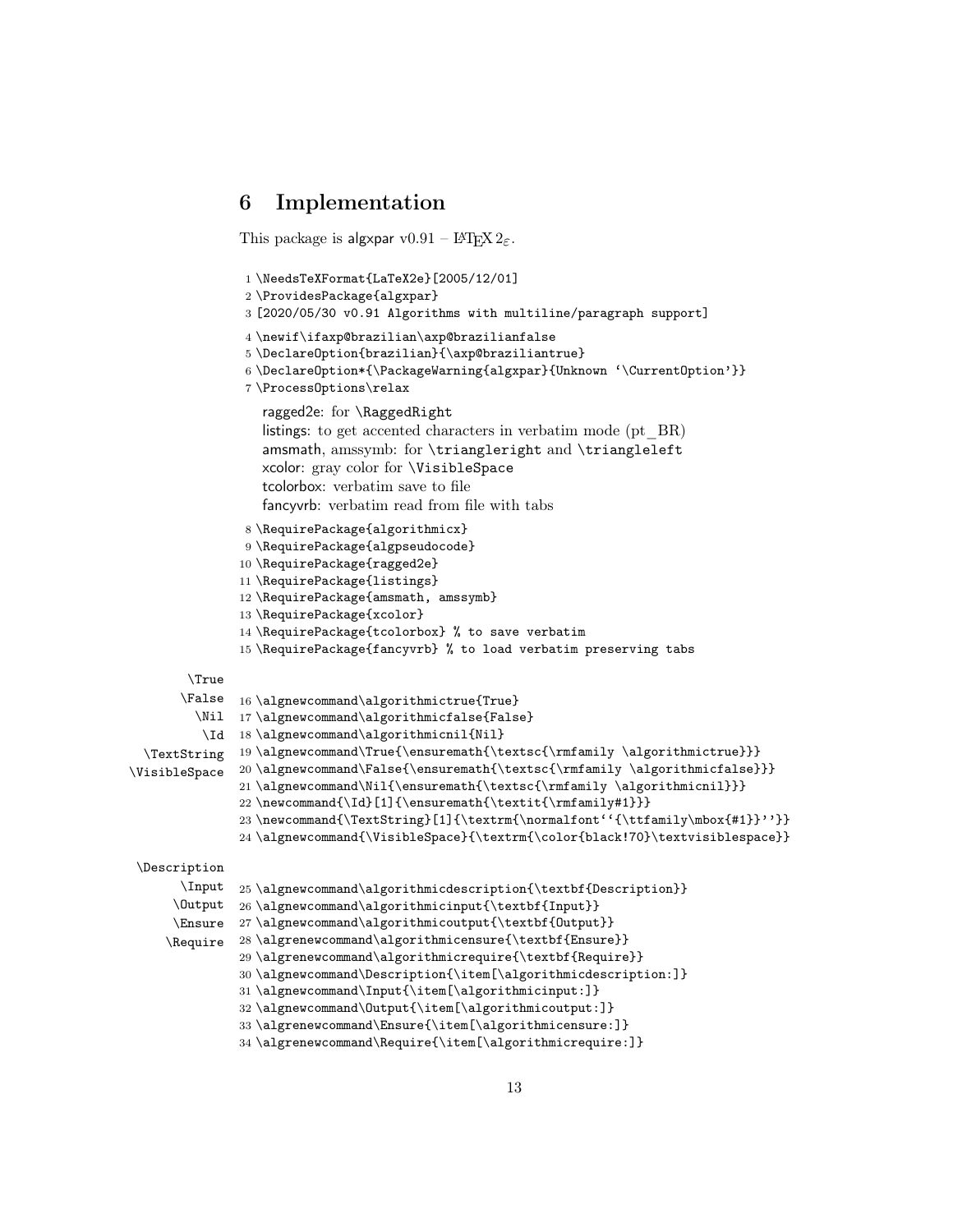```
\Read
    \Write
35 \algnewcommand{\algorithmicread}{\textbf{read}}
      \Set
36 \algnewcommand{\algorithmicwrite}{\textbf{write}}
     \Setl
37 \algnewcommand\algorithmicset{Set}
            38 \algnewcommand\algorithmicsetto{to}
            39 \algnewcommand{\Set}[2]{\Id{#1} $\gets$ #2}
            40 \algnewcommand{\Setl}[2]{\algorithmicset\ #1 \algorithmicsetto\ #2}
            41 \algnewcommand{\Read}{\algorithmicread}
            42 \algnewcommand{\Write}{\algorithmicwrite}
 \Comment
 \Commentl 43\newcommand{\axp@commentleftsymbol}{$\triangleright$}
\CommentIn 44 \newcommand{\axp@commentrightsymbol}{$\triangleleft$}
            45 \algnewcommand{\CommentIn}[1]{\axp@commentleftsymbol~%
            46 \textsl{#1}~\axp@commentrightsymbol}
            47 \algnewcommand{\Commentl}[1]{\axp@commentleftsymbol~\textsl{#1}}
            48 \algrenewcommand{\algorithmiccomment}[1]{%
            49 \def\tmp{#1}%
            50 \ifx\tmp\empty\else%
            51 \hfill\Commentl{#1}%
           52 \setminus fi53 }
  \Statep
            54 \newlength{\axp@stateindent}
            55 \setlength{\axp@stateindent} \dimexpr\algorithmicindent/2\relax}
            56 \algnewcommand{\Statep}[2][]{\State\algparbox[#1]{#2}{\axp@stateindent}}
    \While
\EndWhile 57 \newlength{\axp@whilewidth}
            58 \algblockdefx{While}{EndWhile}%
            59 [2][]{%
            60 \settowidth{\axp@whilewidth}{\algorithmicwhile\ }%
            61\algparbox[x#1]{\algorithmicwhile\ #2~\algorithmicdo}{\axp@whilewidth}%
            62 }%
            63 {\algorithmicend\ \algorithmicwhile}
  \Repeat
   \Until 64 \newlength{\axp@untilwidth}
            65 \algblockdefx{Repeat}{Until}%
            66 {\algorithmicrepeat}%
            67 [2][]{%
            68 \settowidth{\axp@untilwidth}{\algorithmicuntil\ }%
            69 \axp@algparbox{#1}{\algorithmicuntil\ #2}{\axp@untilwidth}{0}%
            70 }
      \If
     \Else
71 \newlength{\axp@ifwidth}
    \ElsIf
72 \newlength{\axp@elseifwidth}
   \EndIf
```

```
14
```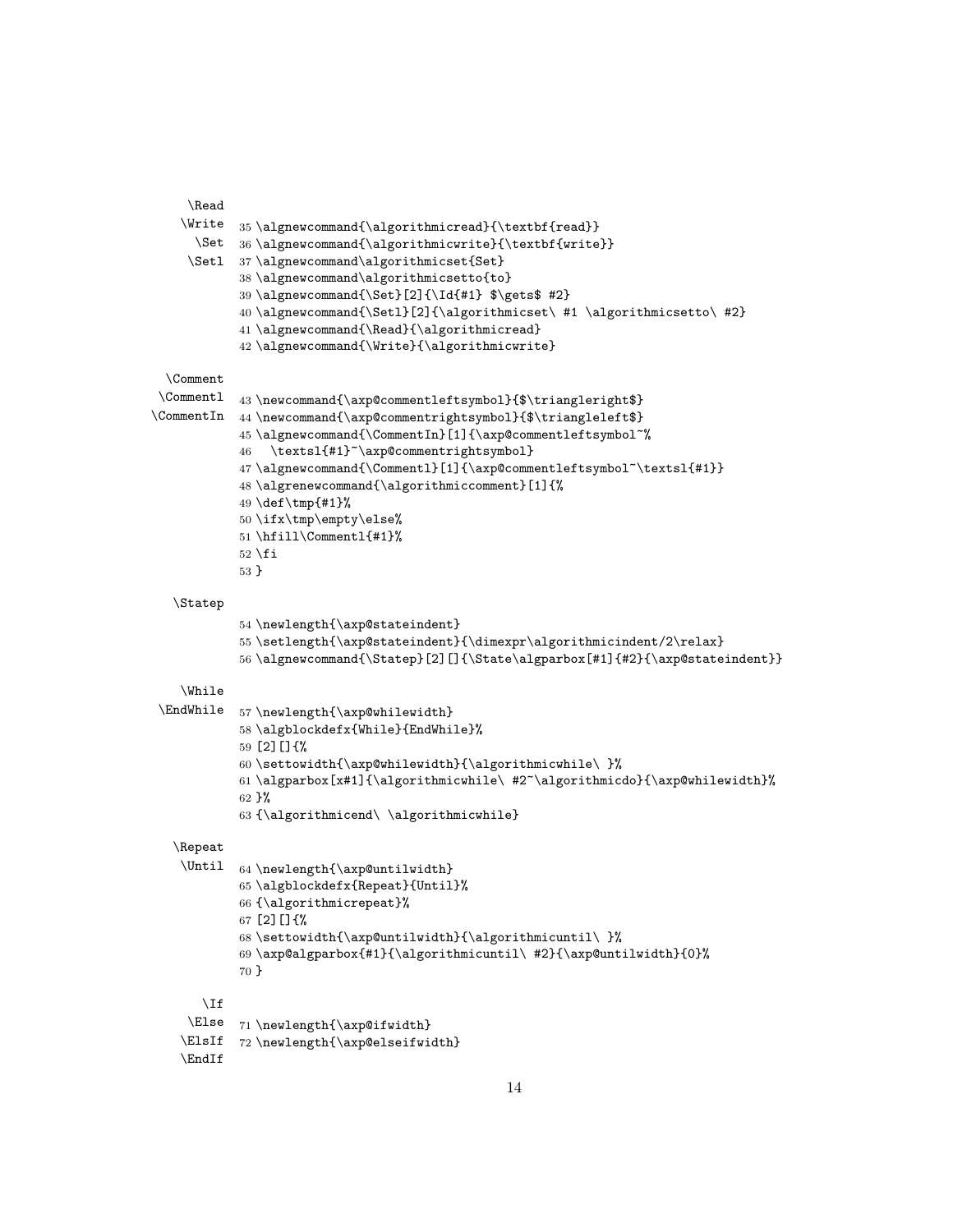```
73 \algblockdefx[If]{If}{EndIf}%
               74 [2][]{%
               75 \settowidth{\axp@ifwidth}{\algorithmicif\ }%
               76 \algparbox[#1]{\algorithmicif\ #2~\algorithmicthen}{\axp@ifwidth}%
               77 }
               78 {\algorithmicend\ \algorithmicif}
               79 \algcblockx[If]{If}{ElsIf}{EndIf}
               80 [2][]{%
               81 \settowidth{\axp@elseifwidth}{\algorithmicelse\ \algorithmicif\ }%
               82 \algparbox[#1]{\algorithmicelse~\algorithmicif\ #2~\algorithmicthen}{\axp@elseifwidth}%
               83 }
               84 {\algorithmicend\ \algorithmicif}
               85 \algcblockx{If}{Else}{EndIf}
               86 {\textbf{\algorithmicelse}}
               87 {\textbf{\algorithmicend~\algorithmicif}}
     \Switch
   \EndSwitch
88 \algnewcommand{\algorithmicswitch}{\textbf{switch}}
        \Case
89 \algnewcommand{\algorithmicof}{\textbf{of}}
     \EndCase
90 \algnewcommand{\algorithmiccase}{\textbf{case}}
   \Otherwise
91 \algnewcommand{\algorithmicotherwise}{\textbf{otherwise}}
\EndOtherwise
92 \newlength{\axp@switchwidth}
       \Range 93 \algblockdefx{Switch}{EndSwitch}%
               94 [2][]{%
               95 \settowidth{\axp@switchwidth}{\algorithmicswitch\ }%
               96 \algparbox[#1]{\algorithmicswitch\ #2~\algorithmicof}{\axp@switchwidth}%
               97 }
               98 {\algorithmicend~\algorithmicswitch}
               99 \newlength{\axp@casewidth}
              100 \algblockdefx{Case}{EndCase}%
              101 [2][]{%
              102 \settowidth{\axp@casewidth}{\algorithmiccase\ }%
              103 \algparbox[#1]{\algorithmiccase\ #2~\algorithmicdo}{\axp@casewidth}%
              104 }
              105 {\algorithmicend~\algorithmiccase}
              106 \algblockdefx{Otherwise}{EndOtherwise}%
              107 {\algorithmicotherwise~\algorithmicdo}%
              108 {\textbf{\algorithmicend\ \algorithmicotherwise}}
              109 \newcommand{\Range}[3][]{%
              110 \ensuremath{%
              111 #2%
              112 \def\temp{#1}%
              113 \mathcal{\ldotp\ldotp}#3
              114 \ifx\temp\empty\relax\else{\ensuremath{\mathcal{:}#1}}\fi%
              115 }%
              116 }
        \For
      \ForEch
117 \algnewcommand{\To}{\textbf{to}}
      \ForAll
118 \algnewcommand{\DownTo}{\textbf{downto}}
     \EndFor
         \Gamma\DownTo
        \Step
                                                     15
```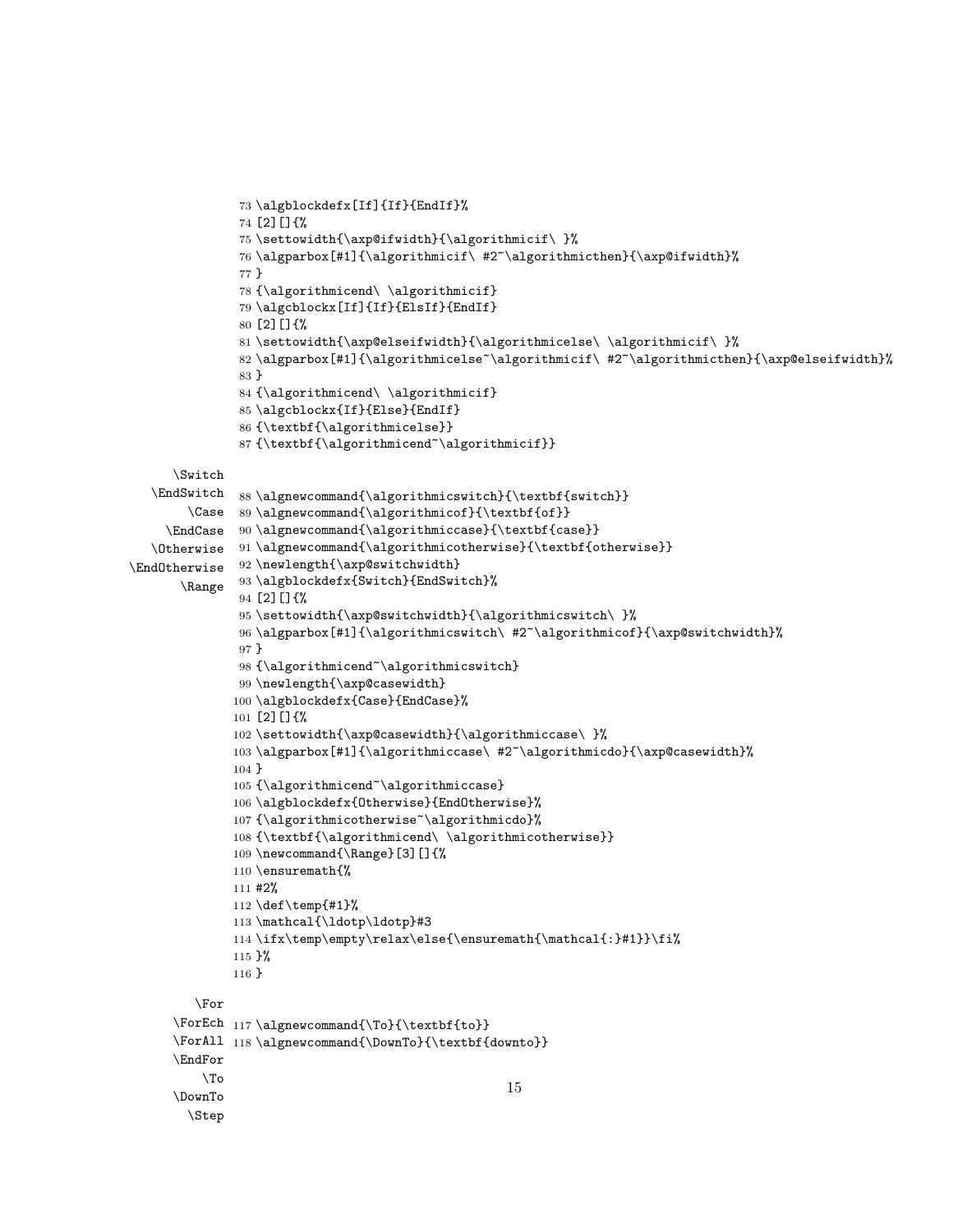```
119 \algnewcommand{\Step}{\textbf{step}}
              120 \newlength{\axp@forwidth}
              121 \algblockdefx{For}{EndFor}%
              122 [2][]{%
              123 \settowidth{\axp@forwidth}{\algorithmicfor\ }%
              124 \algparbox[#1]{\algorithmicfor\ #2~\algorithmicdo}{\axp@forwidth}%
              125 }
              126 {\algorithmicend\ \algorithmicfor}
              127 \algnewcommand{\algorithmicforeach}{\textbf{for~each}}
              128 \newlength{\axp@foreachwidth}
              129 \algblockdefx{ForEach}{EndFor}%
              130 [2] []\{%
              131 \settowidth{\axp@foreachwidth}{\algorithmicforeach\ }%
              132 \algparbox[#1]{\algorithmicforeach\ #2~\algorithmicdo}{\axp@foreachwidth}%
              133 }
              134 {\algorithmicend\~\algorithmicfor}
              135 \newlength{\axp@forallwidth}
              136 \algblockdefx{ForAll}{EndFor}%
              137 [2][]{%
              138 \settowidth{\axp@forallwidth}{\algorithmicforall\ }%
              139 \algparbox[#1]{\algorithmicforall\ #2~\algorithmicdo}{\axp@forallwidth}%
              140 }%
              141 {\algorithmicend\ \algorithmicfor}
  \Procedure
\EndProcedure 142 \newlength{\axp@procedurewidth}
    \Function
143 \newlength{\axp@namewidth}
 \EndFunction
144 \algblockdefx{Procedure}{EndProcedure}%
        \Call
145 [3][]{%
              146 \settowidth{\axp@procedurewidth}{\algorithmicprocedure~}%
              147 \settowidth{\axp@namewidth}{\textsc{#2}(}%
              148 \addtolength{\axp@procedurewidth}{0.6\axp@namewidth}%
              149 \algparbox[#1]{\algorithmicprocedure\ \textsc{#2}(#3)}{\axp@procedurewidth}
              150 }%
              151 {\algorithmicend\ \algorithmicprocedure}
              152 \newlength{\axp@functionwidth}
              153 \algblockdefx{Function}{EndFunction}%
              154 [3][]{%
              155 \settowidth{\axp@functionwidth}{\algorithmicfunction~}%
              156 \settowidth{\axp@namewidth}{\textsc{#2}(}%
              157 \addtolength{\axp@functionwidth}{0.6\axp@namewidth}%
              158 \algparbox[#1]{\algorithmicfunction\ \textsc{#2}(#3)}{\axp@functionwidth}
              159 }%
              160 {\algorithmicend\ \algorithmicfunction}
              161 \algrenewcommand\Call[2]{%
              162 \def\argstmp{#2}%
              163 \textsc{#1}\ifx\argstmp\empty\mbox{(\hskip0.5ex)}\else(#2)\fi%
              164 }
```
\NewLine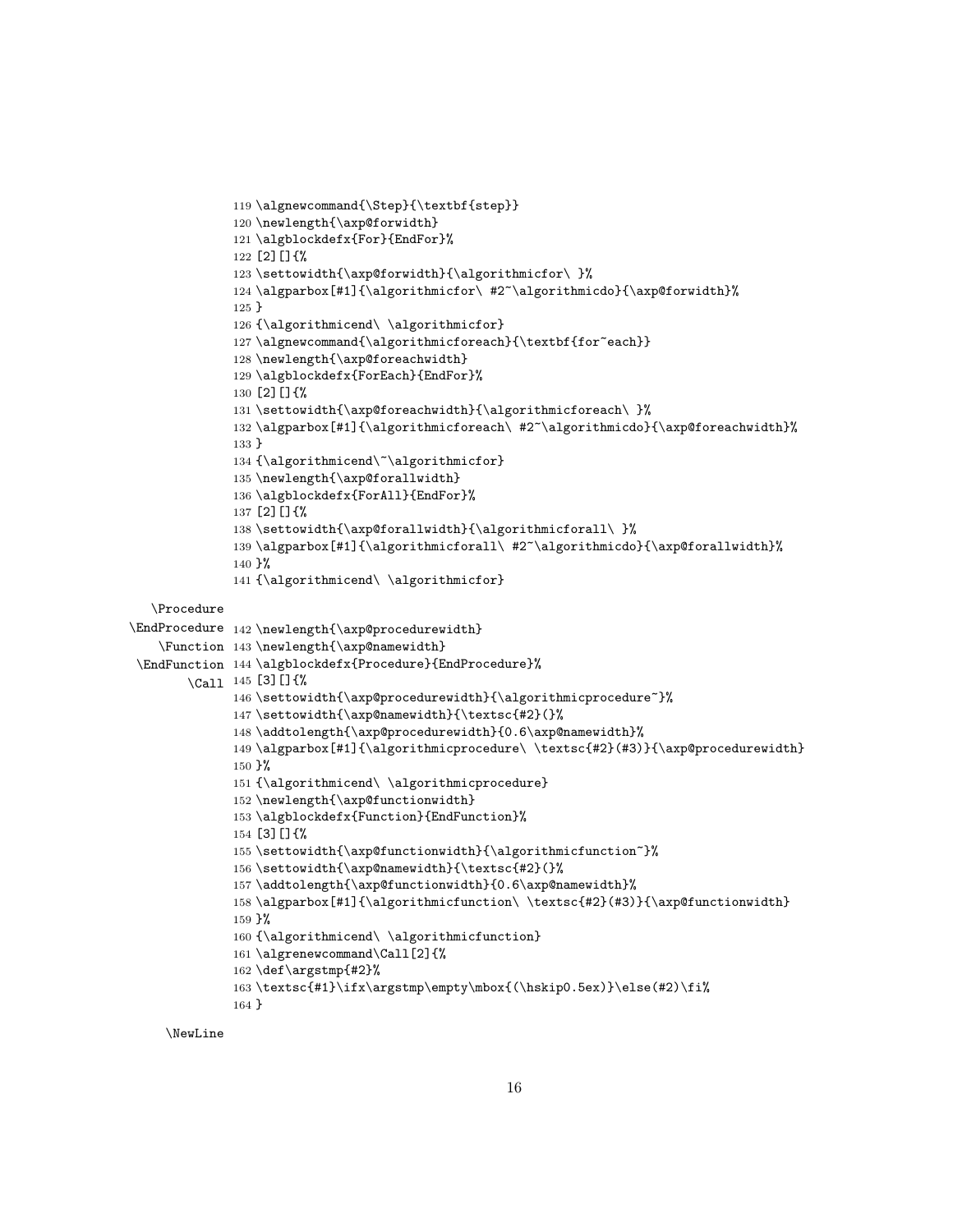165\newcommand{\NewLine}{\\}

DefineCode

```
\UseCode
166 \newenvironment{DefineCode}[1]
```

```
\ShowCode 167{\begingroup\tcbverbatimwrite{\jobname_code_#1.tmp}}
```
168 {\endtcbverbatimwrite\endgroup}

- 169 \newcommand{\UseCode}[1]{\input{\jobname\_code\_#1.tmp}}
- 170 \newcommand{\ShowCode}[2][]{{\small\VerbatimInput[tabsize=4, #1]%
- 171 {\jobname\_code\_#2.tmp}}}

#### \alglinenumber

```
172 \algrenewcommand{\alglinenumber}[1]%
173 {\hspace{-1.5em}\color{black!35}{\scriptsize#1}\raisebox{0.2ex}{\tiny$\blacktriangleright$}}
```
#### \axp@algparbox

```
174 \newlength{\axp@commentwidth}
175 \setlength{\axp@commentwidth}{0pt}
176 \newcommand{\algparbox}[3][]{\axp@algparbox{#1}{#2}{#3}{1}}
177
178 \newlength{\axp@largestcommentwidth}
179 \setlength{\axp@largestcommentwidth}{0.3\linewidth}
180 \newcommand{\axp@algparbox}[4]{%
181 \def\temp{#1}%
182 \ifx\temp\empty%
183 \setlength{\axp@commentwidth}{-2em}%
184 \else%
185 \settowidth{\axp@commentwidth}{\axp@commentleftsymbol\ #1}%
186 \ifdim\axp@commentwidth>\axp@largestcommentwidth\relax%
187 \setlength{\axp@commentwidth}{\axp@largestcommentwidth}%
188 \overrightarrow{188}189 \{f_i\}190 \renewcommand{\NewLine}{\\\hspace{#3}}%
191 \parbox[t]{\dimexpr\linewidth-\axp@commentwidth-%
192 (\algorithmicindent)*(\theALG@nested - #4)-2em}%
193 {\RaggedRight\setlength{\hangindent}{#3}#2\strut}%
194 \ifx\temp\empty\else%
195 \hfill\axp@commentleftsymbol\hspace{0.5em}%
196 \parbox[t]{\axp@commentwidth}{\slshape\RaggedRight#1}%
197 \overline{\text{if}}198 \renewcommand{\NewLine}{\\}%
199 }
200 \lstset{
201 literate=
202 {á}{{\'a}}1 {é}{{\'e}}1 {í}{{\'i}}1 {ó}{{\'o}}1 {ú}{{\'u}}1
203 {Á}{{\'A}}1 {É}{{\'E}}1 {Í}{{\'I}}1 {Ó}{{\'O}}1 {Ú}{{\'U}}1
204 {à}{{\'a}}1 {è}{{\'e}}1 {ì}{{\'i}}1 {ò}{{\'o}}1 {ù}{{\'u}}1
205 {À}{{\'A}}1 {È}{{\'E}}1 {Ì}{{\'I}}1 {Ò}{{\'O}}1 {Ù}{{\'U}}1
206 {ä}{{\"a}}1 {ë}{{\"e}}1 {ï}{{\"i}}1 {ö}{{\"o}}1 {ü}{{\"u}}1
```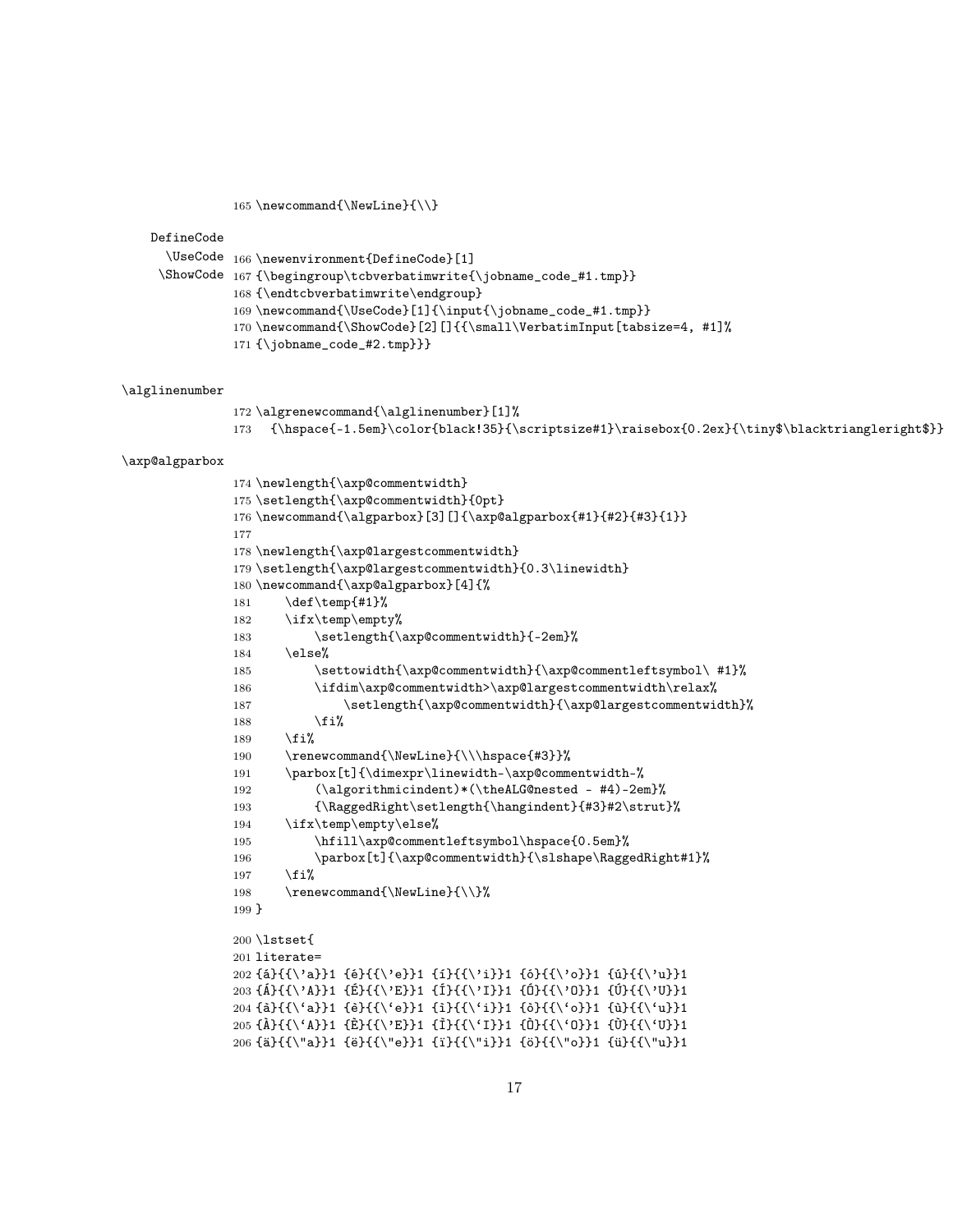```
207 \{a\}\{\{\\a\}\}\1 \{5\}\{\{\\c\}\}208 {Ã}{{\~A}}1 {Õ}{{\~O}}1
209 {Ä}{{\"A}}1 {Ë}{{\"E}}1 {Ï}{{\"I}}1 {Ö}{{\"O}}1 {Ü}{{\"U}}1
210 {â}{{\^a}}1 {ê}{{\^e}}1 {î}{{\^i}}1 {ô}{{\^o}}1 {û}{{\^u}}1
211 {Â}{{\^A}}1 {Ê}{{\^E}}1 {Î}{{\^I}}1 {Ô}{{\^O}}1 {Û}{{\^U}}1
212 {ç}{{\c c}}1 {Ç}{{\c C}}1
213 {ø}{{\o}}1 {å}{{\r a}}1 {Å}{{\r A}}1
214 {œ}{{\oe}}1 {Œ}{{\OE}}1 {æ}{{\ae}}1 {Æ}{{\AE}}1
215 {ß}{{\ss}}1
216 {ű}{{\H{u}}}1 {Ű}{{\H{U}}}1 {ő}{{\H{o}}}1 {Ő}{{\H{O}}}1
217 {£}{{\pounds}}1
218 {«}{{\guillemotleft}}1
219 {»}{{\guillemotright}}1
220 {ñ}{{\~n}}1 {Ñ}{{\~N}}1 {¿}{{?'}}1
221 }
```
# <span id="page-17-0"></span>7 Customization

By default, the longest width for a comment at the right margin is 0.3\linewidth. This can be changed using something like the code below.

```
\makeatletter
\setminus \setminus \{\text{array}(\makeatother
```
The assignment sign can be changed from  $\leftarrow$  to anything else, as well as the symbols used in comments.

```
\renewcommand{\gets}{\mathop{::=}}
\renewcommand{\axp@commentleftsymbol}{\texttt{//}}
\renewcommand{\axp@commentrightsymbol}{\texttt{*/}}
```
To handle languages, the macro \algxparset should be used.

```
222 \pgfkeys{
223 algxpar/.cd,
224 brazilian/.code = {\xpi}{\arg \alpha},
225 english/.code = {\xrightarrow{\argUangeemglish}},
226 default/.code = {\x^{226} default/.code = {\x^{26}227 }
228 \newcommand{\algxparset}[1]{
229 \pgfkeys{
230 algxpar/.cd,
231 #1
232 }
233 }
234 \newcommand{\axp@languagebrazilian}{
235 \algrenewcommand\algorithmicdescription{\textbf{Descrição}}
```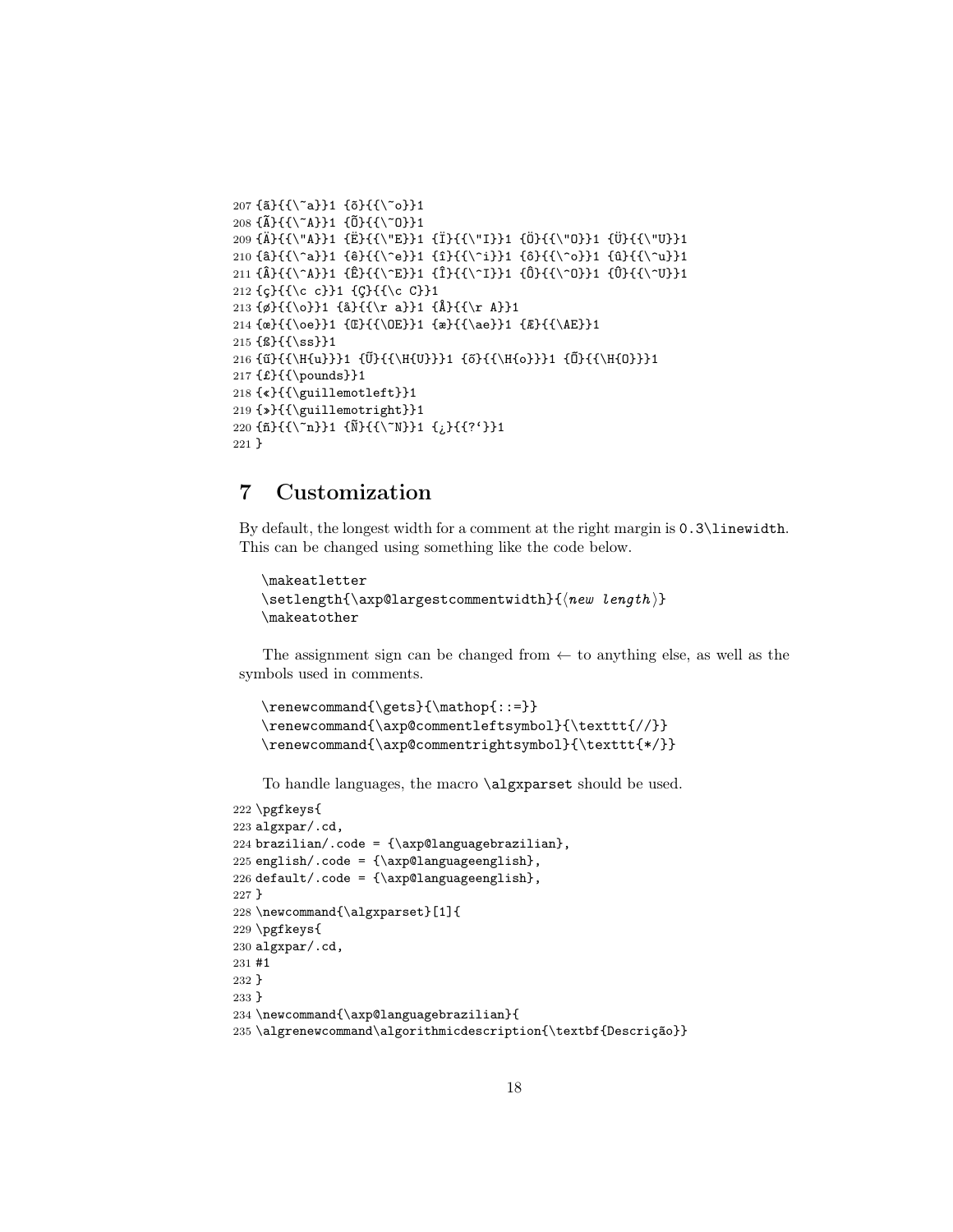```
236 \algrenewcommand\algorithmicinput{\textbf{Entrada}}
237 \algrenewcommand\algorithmicoutput{\textbf{Saída}}
238 \algrenewcommand\algorithmicrequire{\textbf{Pré}}
239 \algrenewcommand\algorithmicensure{\textbf{Pós}}
240 \algrenewcommand{\algorithmicend}{\textbf{fim}}
241 \algrenewcommand{\algorithmicif}{\textbf{se}}
242 \algrenewcommand{\algorithmicthen}{\textbf{então}}
243 \algrenewcommand{\algorithmicelse}{\textbf{senão}}
244 \algrenewcommand{\algorithmicswitch}{\textbf{escolha}}
245 \algrenewcommand{\algorithmicof}{\textbf{de}}
246 \algrenewcommand{\algorithmiccase}{\textbf{caso}}
247 \algrenewcommand{\algorithmicotherwise}{\textbf{caso~contrário}}
248 \algrenewcommand{\algorithmicfor}{\textbf{para}}
249 \algrenewcommand{\algorithmicdo}{\textbf{faça}}
250 \algrenewcommand{\algorithmicwhile}{\textbf{enquanto}}
251 \algrenewcommand{\algorithmicrepeat}{\textbf{repita}}
252 \algrenewcommand{\algorithmicuntil}{\textbf{até que}}
253 \algrenewcommand{\algorithmicloop}{\textbf{repita}}
254 \algrenewcommand{\algorithmicforeach}{\textbf{para~cada}}
255 \algrenewcommand{\algorithmicforall}{\textbf{para~todo}}
256 \algrenewcommand{\algorithmicfunction}{\textbf{função}}
257 \algrenewcommand{\algorithmicprocedure}{\textbf{procedimento}}
258 \algrenewcommand{\algorithmicreturn}{\textbf{retorne}}
259 \algrenewcommand{\algorithmictrue}{Verdadeiro}
260 \algrenewcommand{\algorithmicfalse}{Falso}
261 \algrenewcommand{\algorithmicnil}{Nulo}
262 \algrenewcommand{\algorithmicread}{\textbf{leia}}
263 \algrenewcommand{\algorithmicwrite}{\textbf{escreva}}
264 \algrenewcommand{\algorithmicset}{Defina}
265 \algrenewcommand{\algorithmicsetto}{como}
266 \algrenewcommand{\To}{\textbf{até}}
267 \algrenewcommand{\DownTo}{\textbf{decrescente~até}}
268 \algrenewcommand{\Step}{\textbf{passo}}
269 }
270 \newcommand{\axp@languageenglish}{
271 \algrenewcommand\algorithmicdescription{\textbf{Description}}
272 \algrenewcommand\algorithmicinput{\textbf{Input}}
273 \algrenewcommand\algorithmicoutput{\textbf{Output}}
274 \algrenewcommand\algorithmicrequire{\textbf{Pre}}
275 \algrenewcommand\algorithmicensure{\textbf{Post}}
276 \algrenewcommand{\algorithmicend}{\textbf{end}}
277 \algrenewcommand{\algorithmicif}{\textbf{if}}
278 \algrenewcommand{\algorithmicthen}{\textbf{then}}
279 \algrenewcommand{\algorithmicelse}{\textbf{else}}
280 \algrenewcommand{\algorithmicswitch}{\textbf{swith}}
281 \algrenewcommand{\algorithmicof}{\textbf{of}}
282 \algrenewcommand{\algorithmiccase}{\textbf{case}}
283 \algrenewcommand{\algorithmicotherwise}{\textbf{otherwise}}
284 \algrenewcommand{\algorithmicfor}{\textbf{for}}
285 \algrenewcommand{\algorithmicdo}{\textbf{do}}
```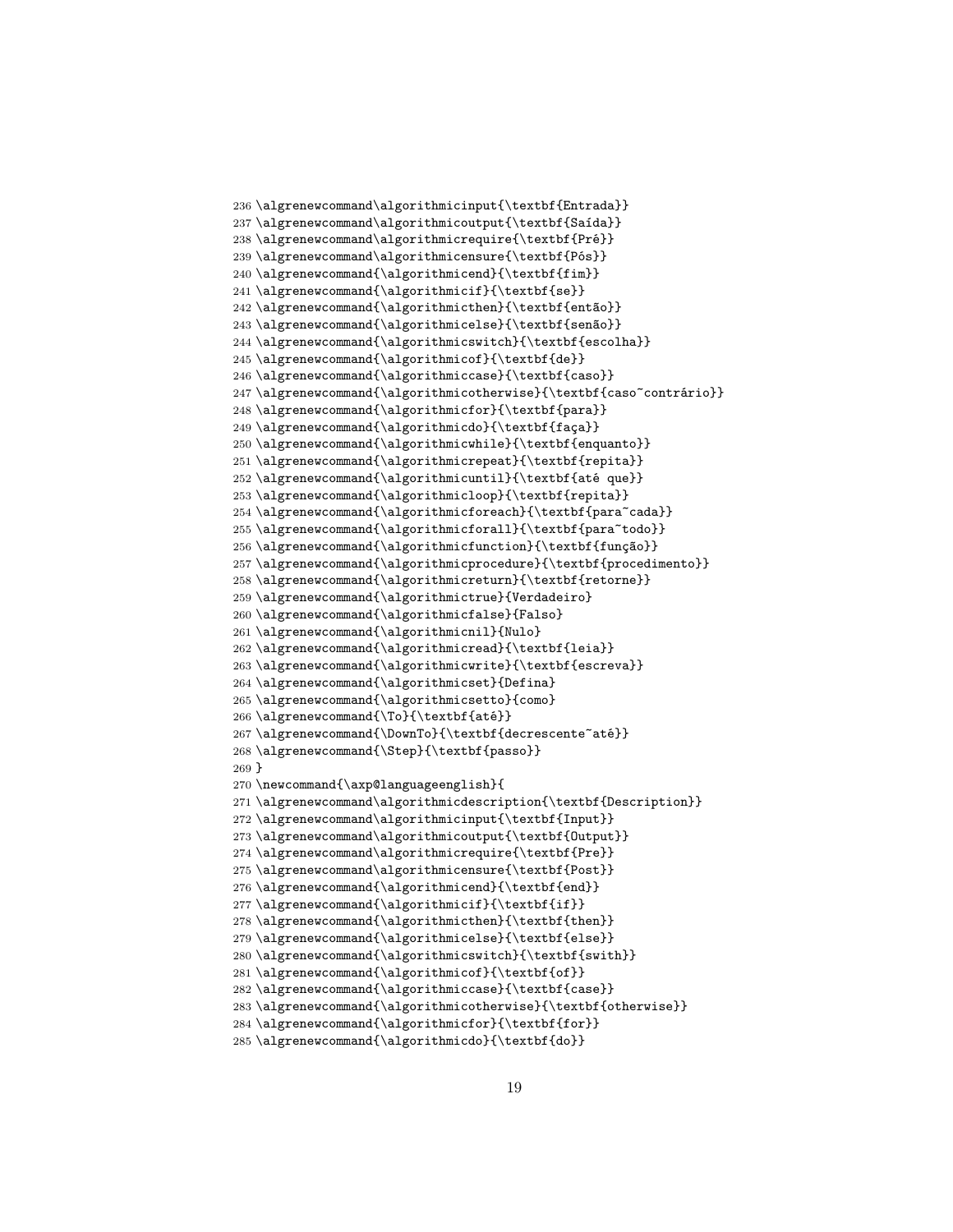```
286 \algrenewcommand{\algorithmicwhile}{\textbf{while}}
287 \algrenewcommand{\algorithmicrepeat}{\textbf{repeat}}
288 \verb|\algorithmicuntil]{\textbf{until}|}289 \algrenewcommand{\algorithmicloop}{\textbf{loop}}
290 \algrenewcommand{\algorithmicforeach}{\textbf{for~each}}
291 \algrenewcommand{\algorithmicforall}{\textbf{for~all}}
292 \algrenewcommand{\algorithmicfunction}{\textbf{function}}
293 \algrenewcommand{\algorithmicprocedure}{\textbf{procedure}}
294 \verb|\algorithmicreturn| {\verb|textbf{retone}|}295 \algrenewcommand{\algorithmictrue}{True}
296 \algrenewcommand{\algorithmicfalse}{False}
297 \algrenewcommand{\algorithmicnil}{Nil}
298 \algrenewcommand{\algorithmicread}{\textbf{read}}
299 \algrenewcommand{\algorithmicwrite}{\textbf{write}}
300 \algrenewcommand{\algorithmicset}{Set}
301 \algrenewcommand{\algorithmicsetto}{to}
302 \algrenewcommand{\To}{\textbf{to}}
303 \algrenewcommand{\DownTo}{\textbf{downto}}
304 \algrenewcommand{\Step}{\textbf{step}}
305 }
306 \axp@languageenglish % default language
307 \ifaxp@brazilian\algxparset{brazilian}\fi
```
## <span id="page-19-0"></span> $8$  To do...

There are lots of improvements to make in the code. I recognize it!

# <span id="page-19-1"></span>Appendix

### A An example

```
\Description Inserts a new item in the B-tree structure,
    handling only the root node
\Input The \Id{item} to be inserted
\Output Returns \True\ in case of success, \False\ in
    case of failure (i.e., duplicated keys)
\Function{Insert}{\Id{item}}
    \If{\Id{tree.root address} is \Nil}
        \Statep{\Commentl{Create first node}}
        \Statep[\Nil\ = new node]{$\Id{new root node}
            \gets \Call{GetNode}{\Nil}$}
        \Statep[only item]{Insert \Id{item} in \Id{new
            root node} and set both its left and right
            childs to \Nil; also set \Id{new root
            node.count} to 1}
```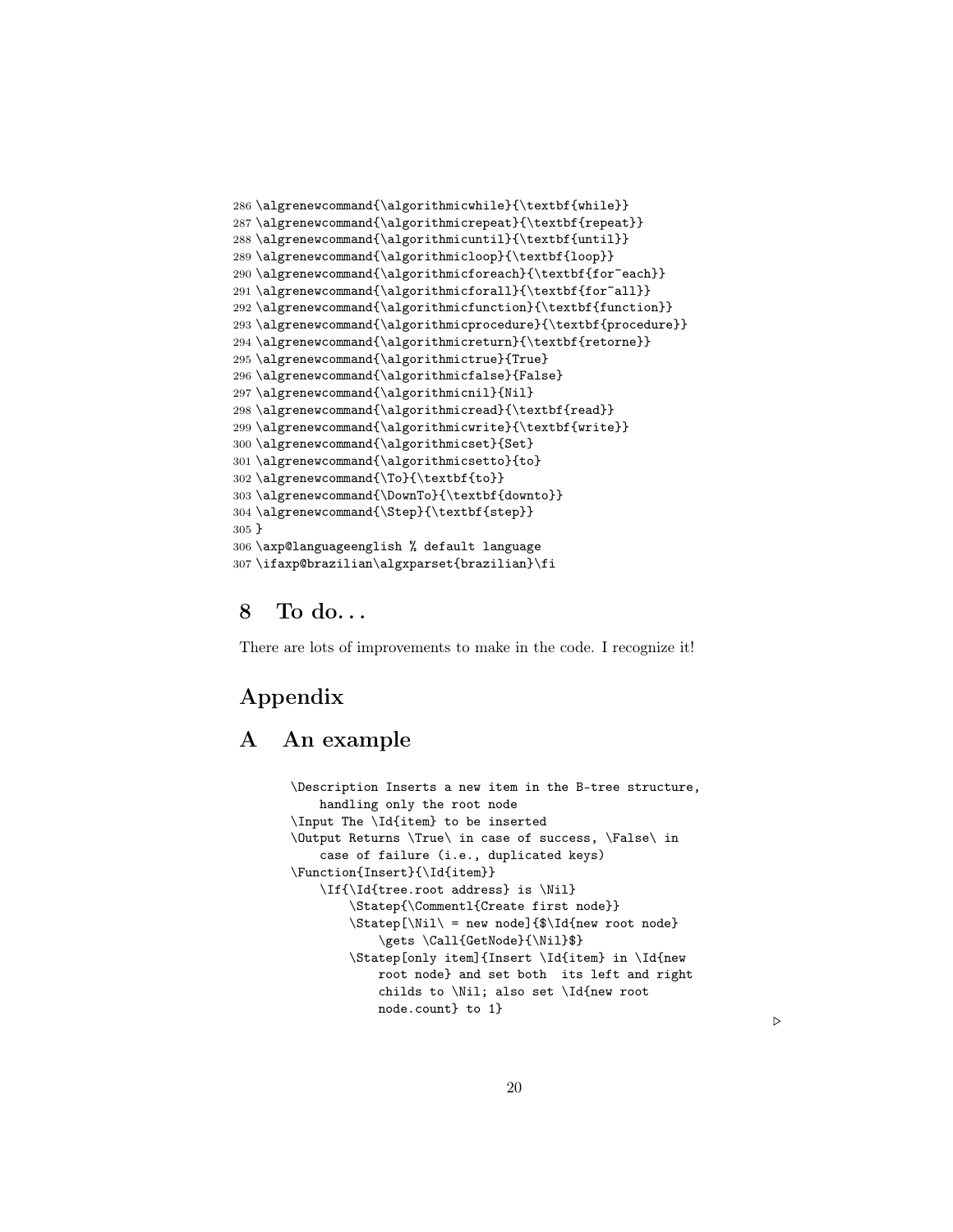```
\Statep[first node is always a leaf]{Set \Id{new
            root node.type} to \Leaf}
        \Statep[flag that node must be updated in file]
            {Set \Id{new root node.modified} to \True}
        \Statep{\Call{WriteNode}{\Id{new root node}}}
        \Statep{$\Id{tree.root address} \gets
            \Id{new root node.address}$}
        \Statep[update root address in file]
            {\Call{WriteRootAddress}{}}
        \Statep{\Return \True}
    \Else
        \Statep{\Commentl{Insert in existing tree}}
        \Statep[]{$\Id{success}$,
        $\Id{promoted item}$, $\Id{new node address} \gets
            \Call{SearchInsert}{\Id{tree.root address},
            \Id{item}}$}
        \If[root has splitted]{\Id{success} and
            ${\Id{new node address}\neq\Nil}$}
            \Statep[new root]{$\Id{new root node} \gets
                \Call{GetNode}{\Nil}$}
            \Statep{Insert \Id{promoted item} in \Id{new
                root node} and set \Id{new root node.count}
                to 1}
            \Statep[tree height grows]{Set \Id{item}'s
                left child to \Id{tree.root
                address} and right child to \Id{new
                node address}}
            \Statep[not a leaf]{Set \Id{new root
                    node.type} to \Internal}
            \Statep{Set \Id{new root node.modified}
                to \True}
            \Statep{\Call{WriteNode}{\Id{new root
                node}}}
            \Statep{$\Id{tree.root address} \gets
                \Id{new root node.address}$}
            \Statep[update root address in
                file]{\Call{WriteRootAddress}{}}
        \EndIf
        \Statep[insertion status]{\Return \Id{success}}
    \EndIf
\EndFunction
```
Description: Inserts a new item in the B-tree structure, handling only the root node Input: The item to be inserted Output: Returns True in case of success, False in case of failure (i.e.,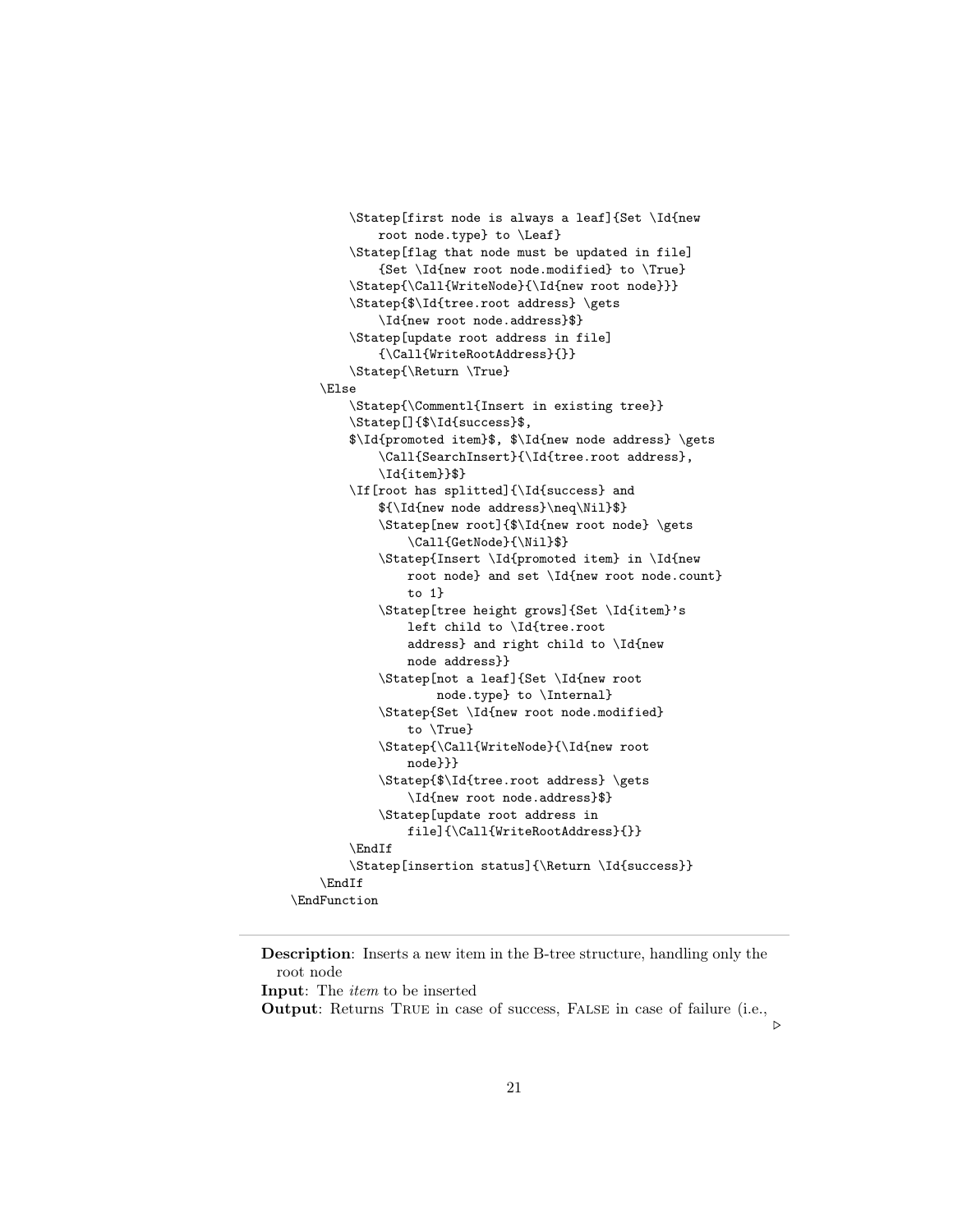| duplicated keys)                                              |                                                                    |
|---------------------------------------------------------------|--------------------------------------------------------------------|
| function INSERT(item)                                         |                                                                    |
| if tree.root address is NIL then                              |                                                                    |
| $\triangleright$ Create first node                            |                                                                    |
| $new\ root\ node \leftarrow \text{GETNode}(\text{NIL})$       | $\triangleright$ N <sub>IL</sub> = new node                        |
| Insert <i>item</i> in <i>new root node</i> and set both       | $\triangleright$ only item                                         |
| its left and right childs to NIL; also set                    |                                                                    |
| new root node.count to 1                                      |                                                                    |
| Set new root node.type to LEAF                                | $\triangleright$ first node is always a                            |
| Set new root node.modified to TRUE                            | leaf<br>$\triangleright$ flag that node must be<br>updated in file |
| $\text{WRITENODE}(new\ root\ node)$                           |                                                                    |
| tree.root address $\leftarrow$ new root node.address          |                                                                    |
| WRITEROOTADDRESS()                                            | $\triangleright$ update root address in<br>file                    |
| retorne TRUE                                                  |                                                                    |
| else                                                          |                                                                    |
| $\triangleright$ Insert in existing tree                      |                                                                    |
| success, promoted item, new node address                      | $\leftarrow$                                                       |
| SEARCHINSERT ( <i>tree.root address, item</i> )               |                                                                    |
| <b>if</b> success and                                         | $\triangleright$ root has splitted                                 |
| <i>new node address</i> $\neq$ NIL then                       |                                                                    |
| new root node $\leftarrow$ GETNODE(NIL)                       | $>$ new root                                                       |
| Insert promoted item in new root node and set                 |                                                                    |
| new root node.count to 1                                      |                                                                    |
| Set <i>item</i> 's left child to                              | $\triangleright$ tree height grows                                 |
| <i>tree.root address</i> and right child to                   |                                                                    |
| new node address                                              |                                                                    |
| Set new root node.type to INTERNAL                            | $\triangleright$ not a leaf                                        |
| Set new root node.modified to TRUE                            |                                                                    |
| $\text{WRITENode}(new\ root\ node)$                           |                                                                    |
| $tree-root \; address \leftarrow new \; root \; node.address$ |                                                                    |
| WRITEROOTADDRESS()                                            | $\triangleright$ update root address in<br>file                    |
| end if                                                        |                                                                    |
| $\bf{retorne} \ success$                                      | $\triangleright$ insertion status                                  |
| end if                                                        |                                                                    |
| end function                                                  |                                                                    |